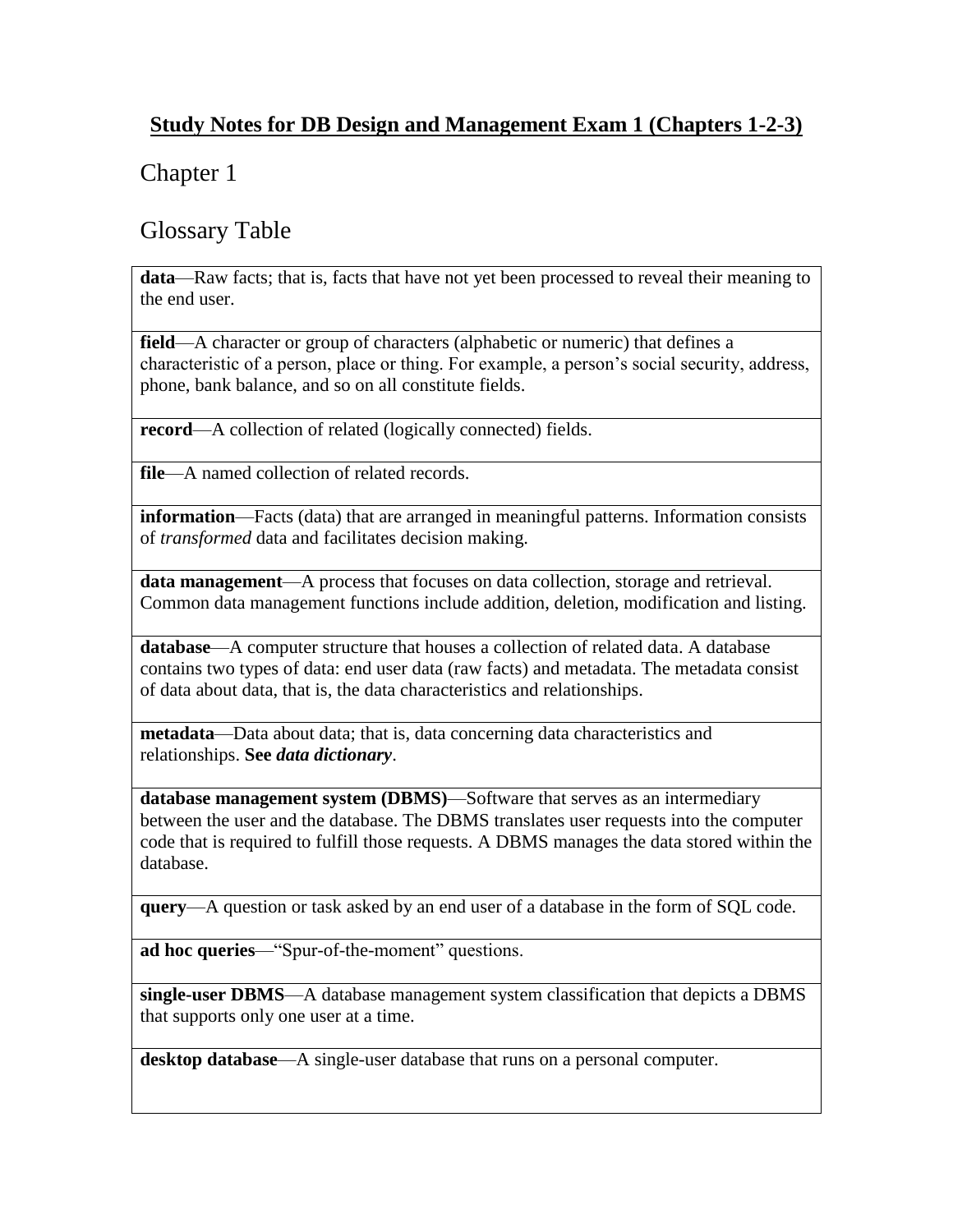**multiuser DBMS**—A database management system that supports multiple concurrent users.

**workgroup database**—A multiuser database that supports a relatively small number of users (usually fewer than 50) or for a specific department in an organization.

**enterprise database**—The overall company data representation, which provides support for present and expected future needs.

**centralized DBMS**—A database management system that supports a database located at a single site.

**distributed database management system (DDBMS)**—A database management system that supports a database distributed across several different sites; governs the storage and processing of logically related data over interconnected computer systems in which both data and processing functions are distributed among several sites.

**transactional database**—A database designed to keep track of the day to day transactions of an organization. **See also** *production database*.

**production database**—The main database designed to keep track of the day-to-day operations of a company. **See also** *transaction database***.**

**data warehouse database**—A database that focuses primarily on the storage of data used to generate information required to make tactical or strategic decisions.

**database design**—The process that yields the description of the database structure. The database design process determines the database components. Database design is the second phase of the database life cycle.

**redundant data**—Duplicated data that are stored in more than one location.

**logical design**—A stage in the design phase that matches the conceptual design to the requirements of the selected DBMS an is, therefore, software-dependent. It is used to translate the conceptual design into the internal model for a selected database management system, such as DB2, SQL Server, Oracle, IMS, Informix, Access, and Ingress.

**data processing (DP) specialist**—A now obsolete position formed in the conversion from manual filing systems to computer filing systems; once filled by an employee who created and programmed the necessary file structures, wrote the software that managed the data in those structures, and designed the application programs that produced reports from the file data.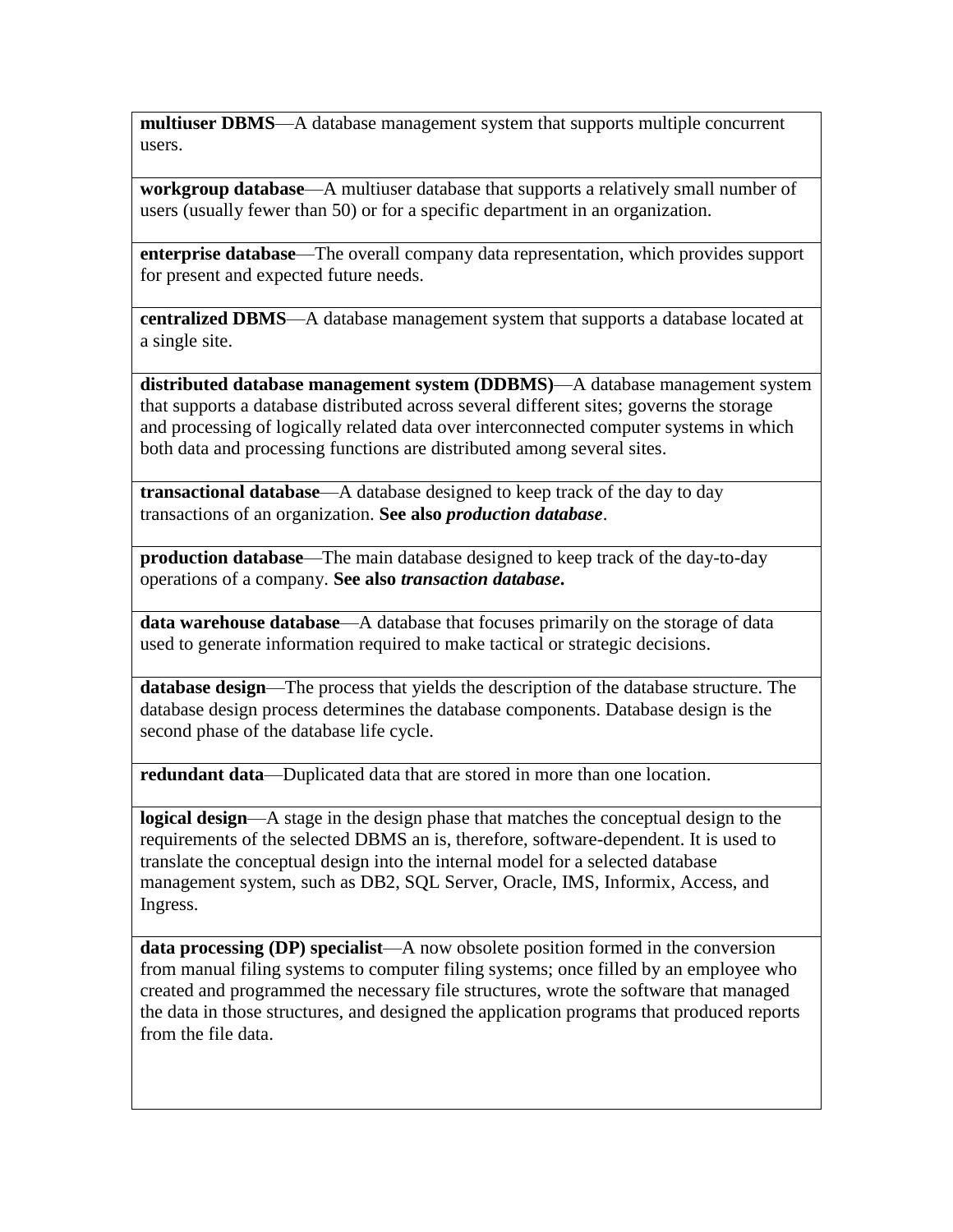**data processing (DP) manager**—A DP specialist who evolved into the department supervisor. Roles include: managing the technical and human resources, supervising the senior programmers, program troubleshooting.

**third-generation language (3GL)**—A language that requires the programmer to specify both what must be done and how it is to be done. Examples include, COBOL, BASIC and FORTRAN.

**fourth-generation language (4GL)**—A nonprocedural language, such as SQL, that only requires the user to define what must be done; the details of *how* the user's commands are executed are handled by the 4GL.

**structural dependence**—A data characteristic that exists when a change in the database schema affects data access, thus requiring changes in all access programs.

**data dependence**—A data condition in which the data representation and manipulation are dependent on the physical data storage characteristics.

**structural independence**—A data characteristic that exists when changes in the database schema do not affect data access.

**physical data format—The way in which the computer "sees"** the data.

**logical data format**—The way in which a human being views data.

**islands of information**—Independent data pools created and managed by different organizational components. Typical of old-style file systems.

**data redundancy**—A condition that exists when the data environment contains redundant—unnecessarily duplicated— data.

**data inconsistency**—A condition in which different versions of the same data yield different (inconsistent) results.

**data integrity**—A condition in which given data always yield the same result. Data integrity is mandatory in any database.

**data anomaly**—A data abnormality that exists when inconsistent changes to the database have been made. Example: An employee moves, but the address change is only corrected in one file and not across all files in the database.

**database system**—An organization of components that define and regulate the collection, storage, management, and use of data in a database environment.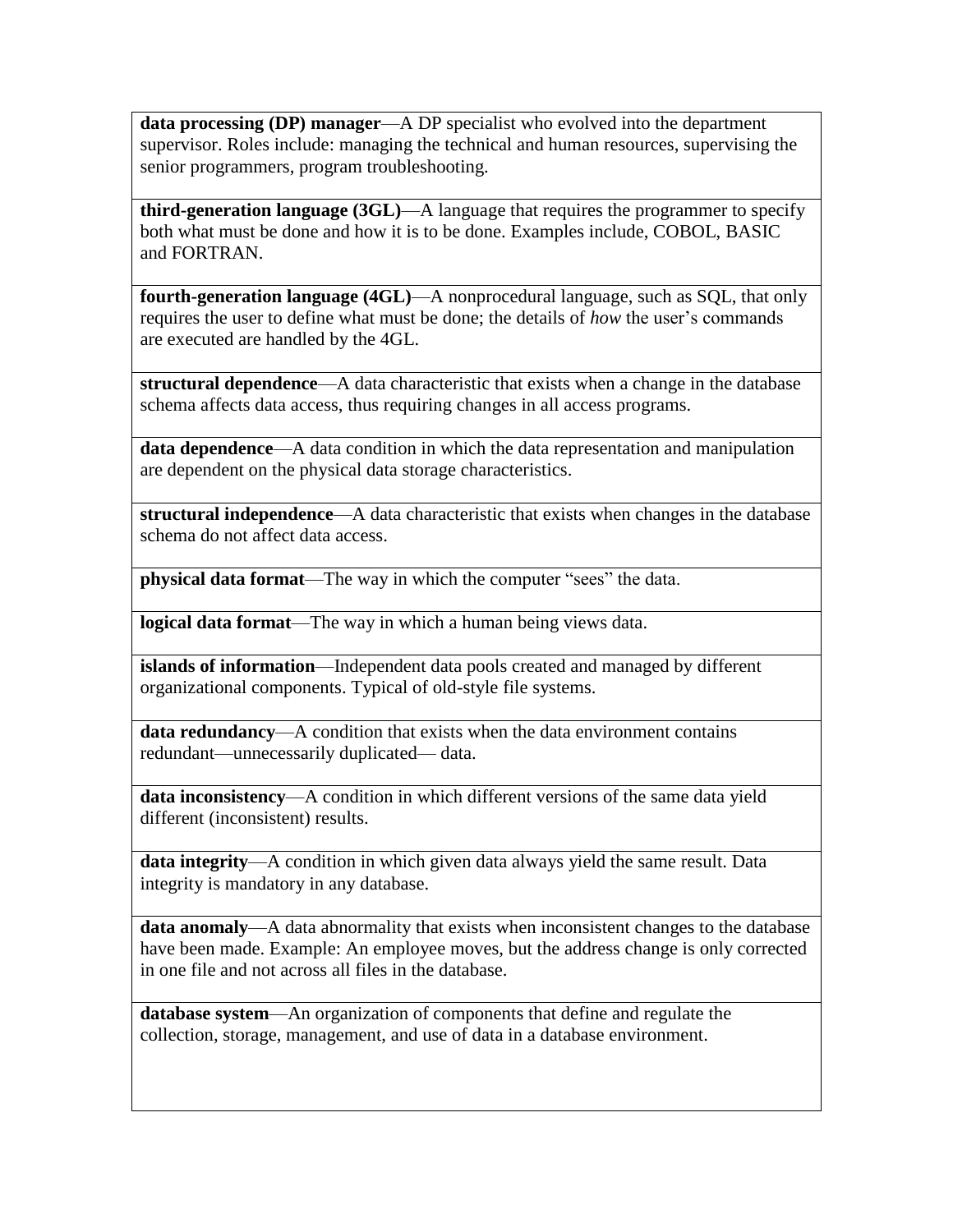**database administrator (DBA)**—Person responsible for the planning, organization, control and monitoring of the centralized and shared corporate database. The DBA is the general manager of the database-administration department.

**data dictionary**—A DBMS component that stores metadata – data about data. Thus, the data dictionary contains the data definition as well as its characteristics and relationships. A data dictionary may also include data that are external to the DBMS. **See also** *active data dictionary* **and** *passive data dictionary***.**

**performance tuning—Activities that make the database perform more efficiently in** terms of storage and access speed.

**data independence—A** condition that exists when data access is unaffected by changes in the physical data storage characteristics.

**query language**—A nonprocedural language that lets the user specify *what* is to be done without specifying *how* it is to be done. An example of a query language is SQL.

**data definition language (DDL)**—The language that allows a database administrator to define the database structure, schema, and subschema.

**data manipulation language (DML)**—The language (set of commands) that allows the end user to manipulate the data in the database (Select, Insert, Update, Delete).





#### The DBMS Manages the Interaction between the end user and the Database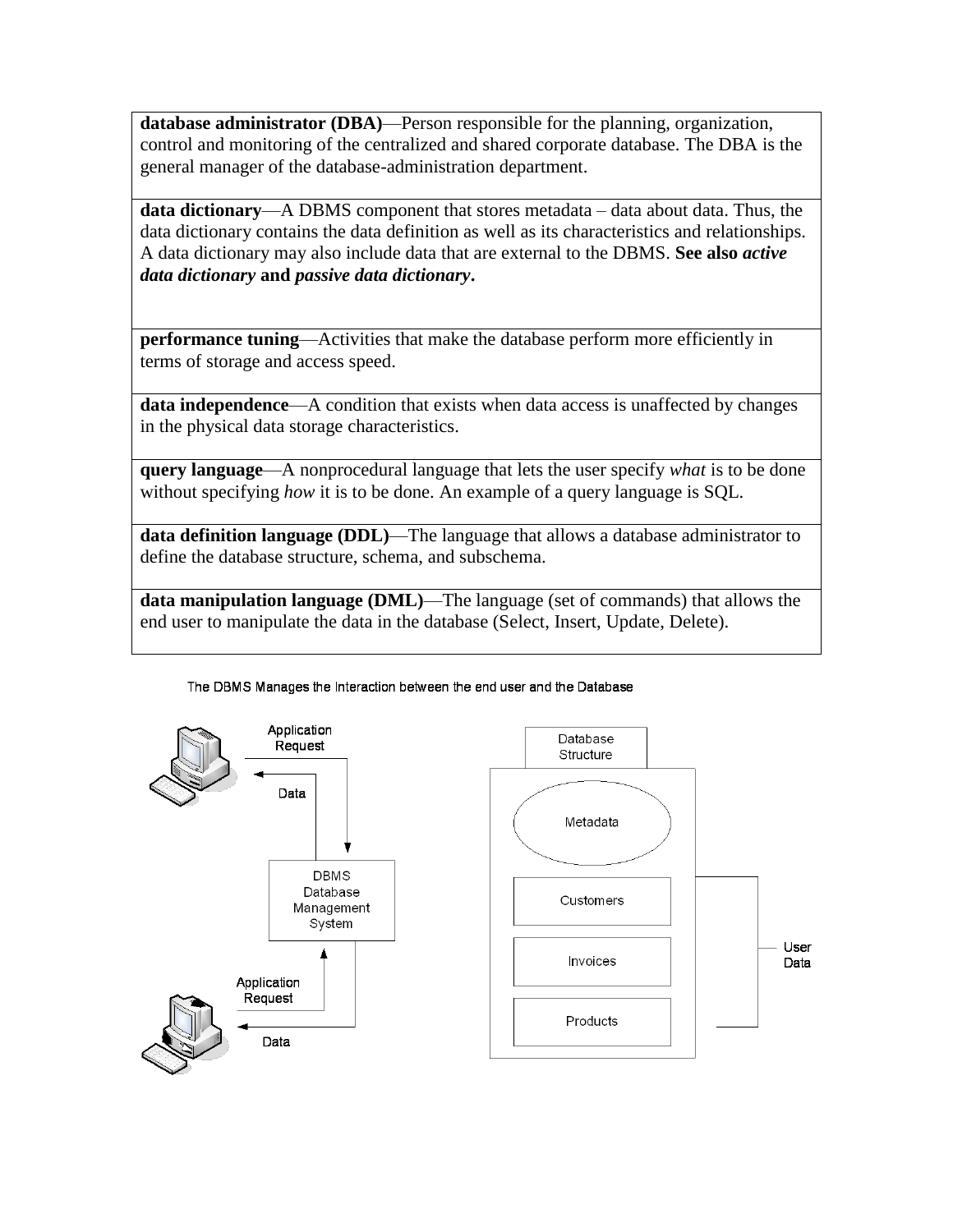

A Simple File System – showing possible **Islands of Information**

### **Contents of an un-Normalized Customer file**

| $\Box$ o $\Box$<br>Microsoft Access - [CUSTOMER_INIT: Table]                                                         |                                                                                           |                |                        |       |               |                     |           |            |             |
|----------------------------------------------------------------------------------------------------------------------|-------------------------------------------------------------------------------------------|----------------|------------------------|-------|---------------|---------------------|-----------|------------|-------------|
|                                                                                                                      | <u>니리지</u><br>圓<br>File<br>Insert Format Records Tools<br>Help<br>Window<br>Edit.<br>View |                |                        |       |               |                     |           |            |             |
| ¥₹<br>$\mathbf{v}$<br>≝<br>囤<br>М<br>eb.<br>V<br>匝<br>0.<br>恩<br>60.<br>y,<br>ĝĻ<br>Y<br>D∗ DX<br>個<br>☜<br>掏・<br>ЮŪ |                                                                                           |                |                        |       |               |                     |           |            |             |
|                                                                                                                      | <b>C NAME</b>                                                                             | <b>C PHONE</b> | <b>C ADDRESS</b>       | C ZIP | A NAME        | A PHONE             | <b>TP</b> | <b>AMT</b> | <b>REN</b>  |
|                                                                                                                      | Alfred A. Ramas                                                                           | 615-844-2573   | 218 Fork Rd., Babs, TN | 36123 | Leah F. Hahn  | 615-882-1244        | T1        | \$100.00   | 05-Apr-200  |
|                                                                                                                      | Leona K. Dunnel                                                                           | 713-894-1238   | Box 12A, Fox, KY       | 25246 | Alex B. Alby  | 713-228-1249        | T1        | \$250.00   | 16-Jun-200  |
|                                                                                                                      | Kathy W. Smith                                                                            | 615-894-2285   | 125 Oak Ln, Babs, TN   | 36123 | Leah F. Hahn  | 615-882-2144        | S2        | \$150.00   | 29-Jan-200  |
|                                                                                                                      | Paul F. Olowski                                                                           | 615-894-2180   | 217 Lee Ln., Babs, TN  | 36123 | Leah F. Hahn  | 615-882-1244        | S1        | \$300.00   | 14-Oct-200  |
|                                                                                                                      | Myron Orlando                                                                             | 615-222-1672   | Box 111, New, TN       | 36155 | Alex B. Alby  | 713-228-1249        | T1        | \$100.00   | 28-Dec-200  |
|                                                                                                                      | Amy B. O'Brian                                                                            | 713-442-3381   | 387 Troll Dr., Fox, KY | 25246 | John T. Okon  | 615-123-5589        | T2        | \$850.00   | 22-Sep-200  |
|                                                                                                                      | James G. Brown                                                                            | 615-297-1228   | 21 Tye Rd., Nash, TN   | 37118 | Leah F. Hahn  | 615-882-1244        | S1        | \$120.00   | 25-Mar-200  |
|                                                                                                                      | George Williams                                                                           | 615-290-2556   | 155 Maple, Nash, TN    | 37119 | John T. Okon  | 615-123-5589        | S1        | \$250.00   | 17-Jul-200  |
|                                                                                                                      | Anne G. Farriss                                                                           | 713-382-7185   | 2119 Elm, Crew, KY     | 25432 | Alex B. Alby  | 713-228-1249        | Т2        | \$100.00   | 03-Dec-200  |
|                                                                                                                      | LOIatta K. Smith                                                                          | R15 207 3800   | 2782 Main, Nach, TN    | 37448 | John T. Okon. | <b>615 103 5580</b> | SO.       | \$500.00.  | 1.4 May 200 |
| Record: 14<br>$\blacktriangleright$ $\blacktriangleright$ $\ast$ of 10<br>$\rightarrow$ 1                            |                                                                                           |                |                        |       |               |                     |           |            |             |
|                                                                                                                      | Datasheet View                                                                            |                |                        |       |               |                     |           | <b>NUM</b> |             |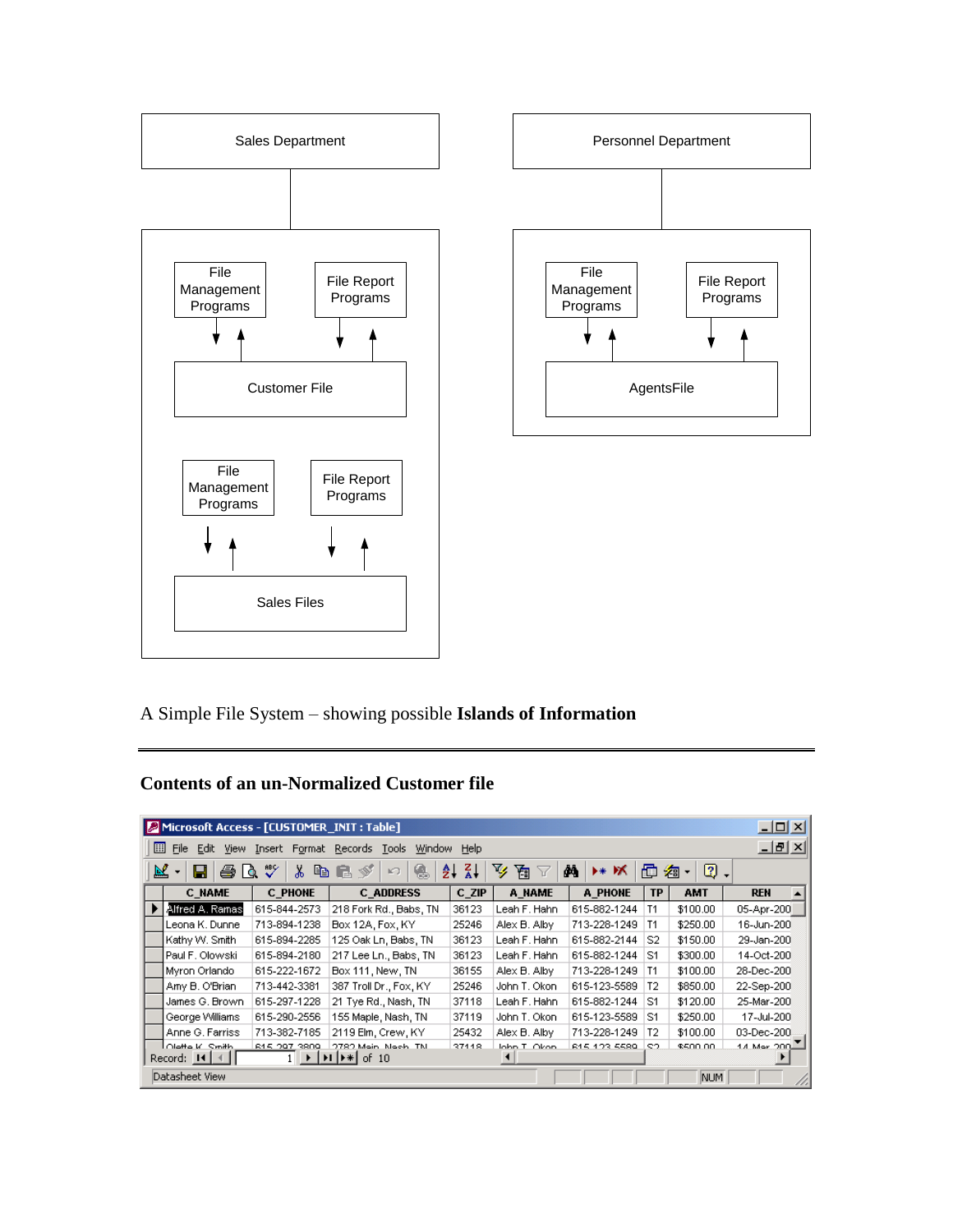| $ I \square  X $<br>Microsoft Access - [AGENT_INIT : Table]                                                                                                  |                              |              |                    |       |              |                |                |                 |              |            |
|--------------------------------------------------------------------------------------------------------------------------------------------------------------|------------------------------|--------------|--------------------|-------|--------------|----------------|----------------|-----------------|--------------|------------|
| <u>니리지</u><br>$\Box$ File<br>Insert Format Records Tools<br>Edit<br><b>View</b><br>Window Help                                                               |                              |              |                    |       |              |                |                |                 |              |            |
| $\frac{Z}{A}$<br>V<br>60 Q<br>$\boxed{2}$ .<br>図<br>ĝ↓<br>囿<br>电电が<br>đА<br>面 淘 ·<br>91<br>G.<br>‰<br>- K<br>$\overline{\mathbf{Y}}$<br>$\mathbb{R}^m$<br>▶⋇ |                              |              |                    |       |              |                |                |                 |              |            |
|                                                                                                                                                              | A NAME                       | A PHONE      | A ADDRESS          | ZIP   | <b>HIRED</b> | <b>YTD PAY</b> | <b>YTD_FIT</b> | <b>YTD FICA</b> | YTD_SLS      | <b>DEP</b> |
|                                                                                                                                                              | Alex B. Alby                 | 713-228-1249 | 123 Toll, Nash, TN | 37119 | 01-Nov-1998  | \$26,566.24    | \$6,641.56     | \$2,125.30      | \$132,735.75 | ЗΙ         |
|                                                                                                                                                              | Leah F. Hahn                 | 615-882-1244 | 334 Main, Fox, KY  | 25246 | 23-May-1984  | \$32,213.76    | \$8,053.44     | \$2,577.10      | \$138,967.35 | 01         |
|                                                                                                                                                              | John T. Okon                 | 615-123-5589 | 452 Elm, New, TN   | 36155 | 15-Jun-2003  | \$23,198.29    | \$5,799.57     | \$1,855.86      | \$127,093.45 | 21         |
| $\ast$                                                                                                                                                       |                              |              |                    |       |              | \$0.00         | \$0.00         | \$0.00          | \$0.00       | 에          |
| $\blacktriangleright$   $\blacktriangleright$   $\blacktriangleright$ $\ast$   of 3<br>Record: $H \setminus$                                                 |                              |              |                    |       |              |                |                |                 |              |            |
|                                                                                                                                                              | Datasheet View<br>NUM<br>//. |              |                    |       |              |                |                |                 |              |            |

### **Contents of the Agents File**



### **A Database System**

### **Compared to**

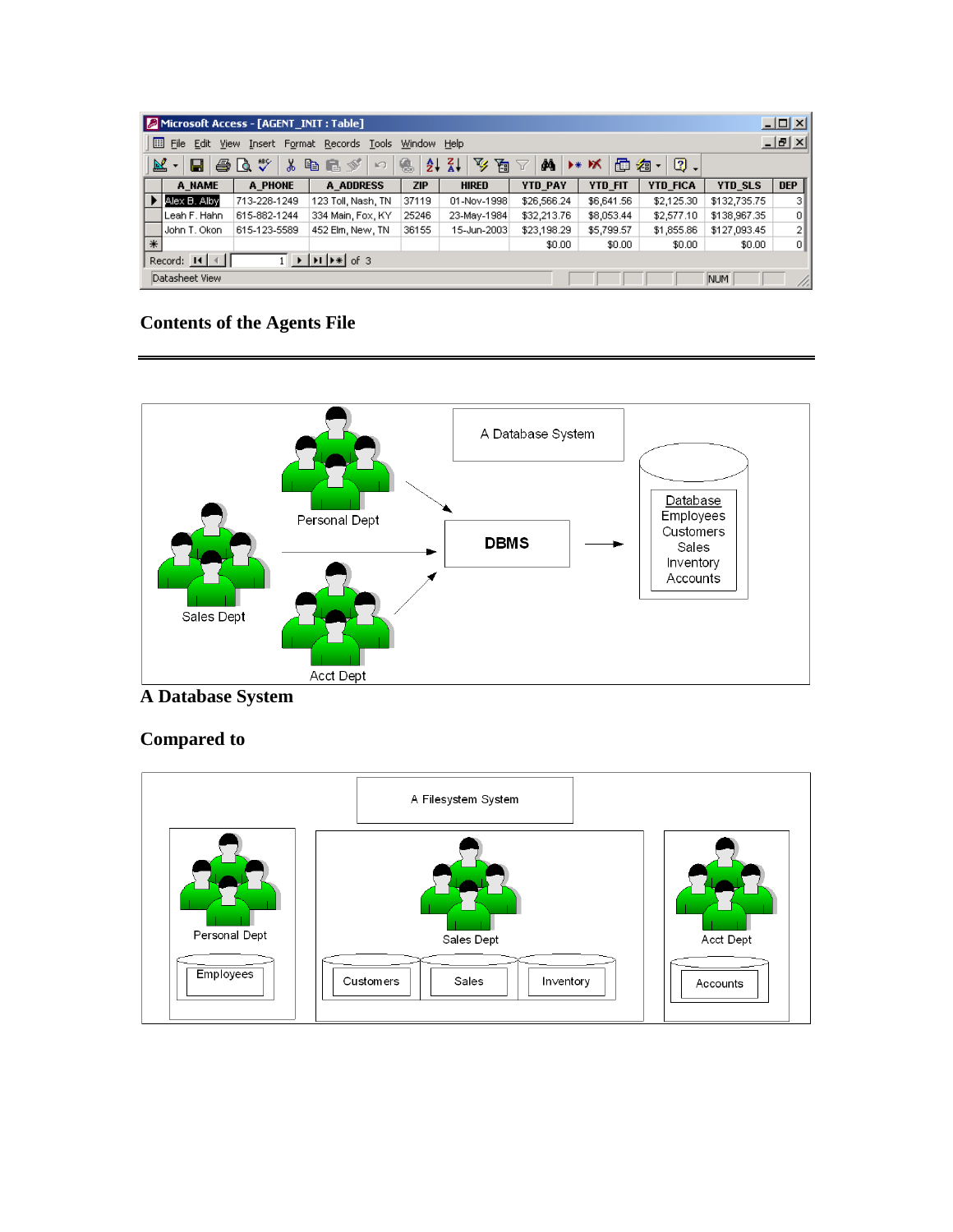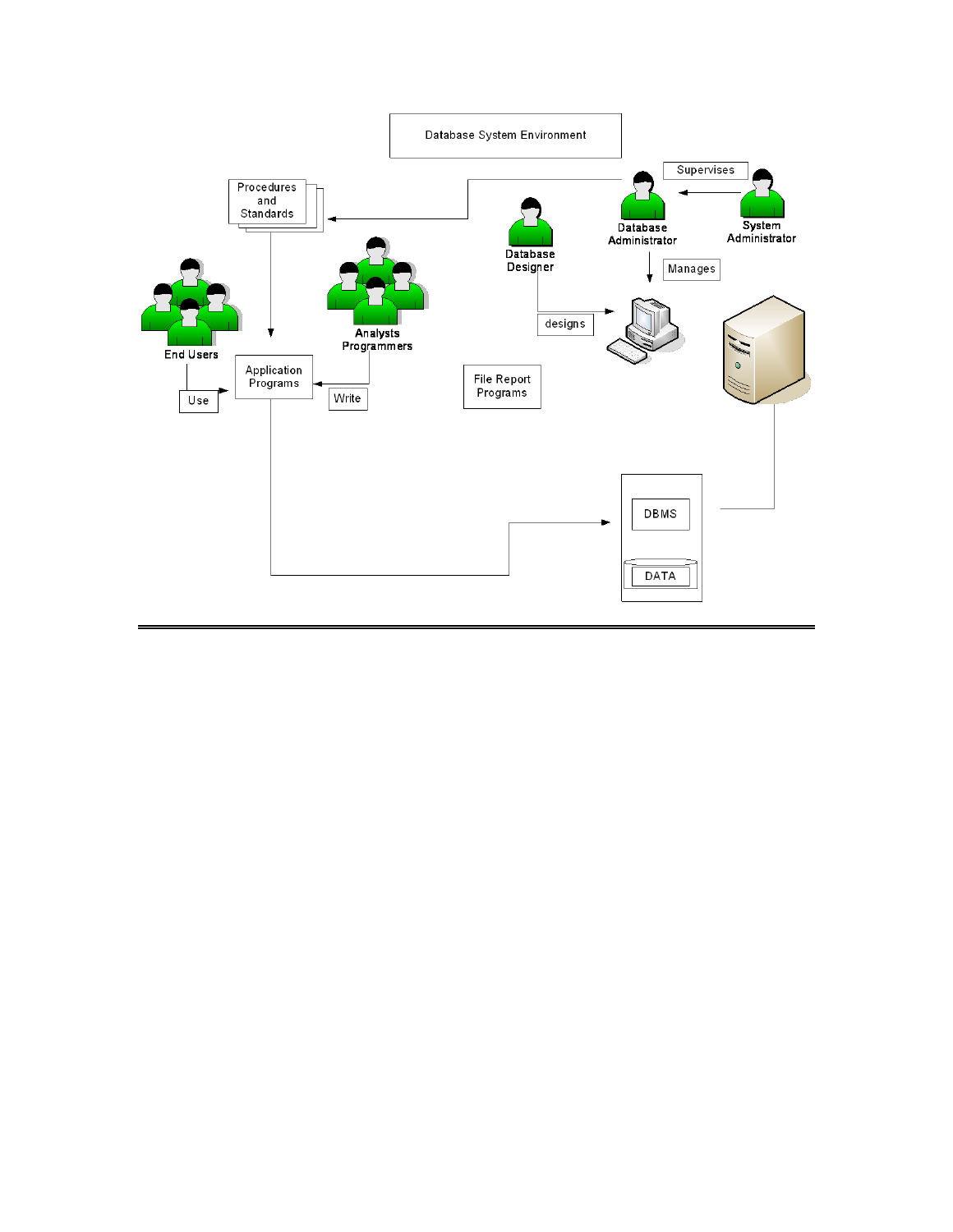| $\frac{1}{2}$<br>Microsoft Access - [CUSTOMER : Table]                                                                                                                                                                                                                                                                                                                                              |                           |            |             |                |  |  |
|-----------------------------------------------------------------------------------------------------------------------------------------------------------------------------------------------------------------------------------------------------------------------------------------------------------------------------------------------------------------------------------------------------|---------------------------|------------|-------------|----------------|--|--|
| $  \mathbb{E}$ $\times$<br>File Edit View Insert Tools Window Help<br>圓                                                                                                                                                                                                                                                                                                                             |                           |            |             |                |  |  |
| $-4-8$<br>П<br>而<br><b>Part</b><br>m.                                                                                                                                                                                                                                                                                                                                                               | $\mathbb{R}$<br>$\bullet$ | <b>? E</b> |             | 이스 웹 수 명<br>>> |  |  |
| <b>Field Name</b>                                                                                                                                                                                                                                                                                                                                                                                   | Data Type                 |            | Description |                |  |  |
| CUS_CODE                                                                                                                                                                                                                                                                                                                                                                                            | Number                    |            |             |                |  |  |
| CUS_LNAME                                                                                                                                                                                                                                                                                                                                                                                           | Text                      |            |             |                |  |  |
| CUS_FNAME                                                                                                                                                                                                                                                                                                                                                                                           | Text                      |            |             |                |  |  |
| CUS INITIAL                                                                                                                                                                                                                                                                                                                                                                                         | Text                      |            |             |                |  |  |
| CUS AREACODE                                                                                                                                                                                                                                                                                                                                                                                        | Text                      |            |             |                |  |  |
| CUS PHONE                                                                                                                                                                                                                                                                                                                                                                                           | Text                      |            |             |                |  |  |
| CUS RENEW DATE                                                                                                                                                                                                                                                                                                                                                                                      | Date/Time                 |            |             |                |  |  |
| AGENT CODE                                                                                                                                                                                                                                                                                                                                                                                          | Number                    |            |             |                |  |  |
| <mark>rie</mark> ld Properties<br>General  <br>Lookup<br>Field Size<br>Integer<br>Enrmalt<br>A field name<br>can be up to<br><b>Decimal Places</b><br>Auto<br>64<br>Input Mask<br>characters<br>Caption<br>long,<br>Default Value<br>o<br>including<br>Validation Rule<br>spaces.<br>Validation Text<br>Press F1 for<br>Required<br>No<br>help on field<br>Indexed<br>names.<br>Yes (No Duplicates) |                           |            |             |                |  |  |
| Design view. $F6 =$ Switch panes. $F1 = F$<br>NUM                                                                                                                                                                                                                                                                                                                                                   |                           |            |             |                |  |  |

# **Microsoft Access Metadata**

# **Key Notes to remember:**

**DBMS** helps make data management much more efficient and effective. Because of this the following points are worth stressing:

- The DBMS helps create an environment in which end users have better access to more and better data.
- Wider access to well managed data promotes an integrated view of the organization's operations and a clearer view of the big picture.
- The probability of data inconsistency is greatly reduced in a properly designed database that is managed through a DBMS.
- A **DBMS** makes it possible to produce quick answers to AD HOC Queries!!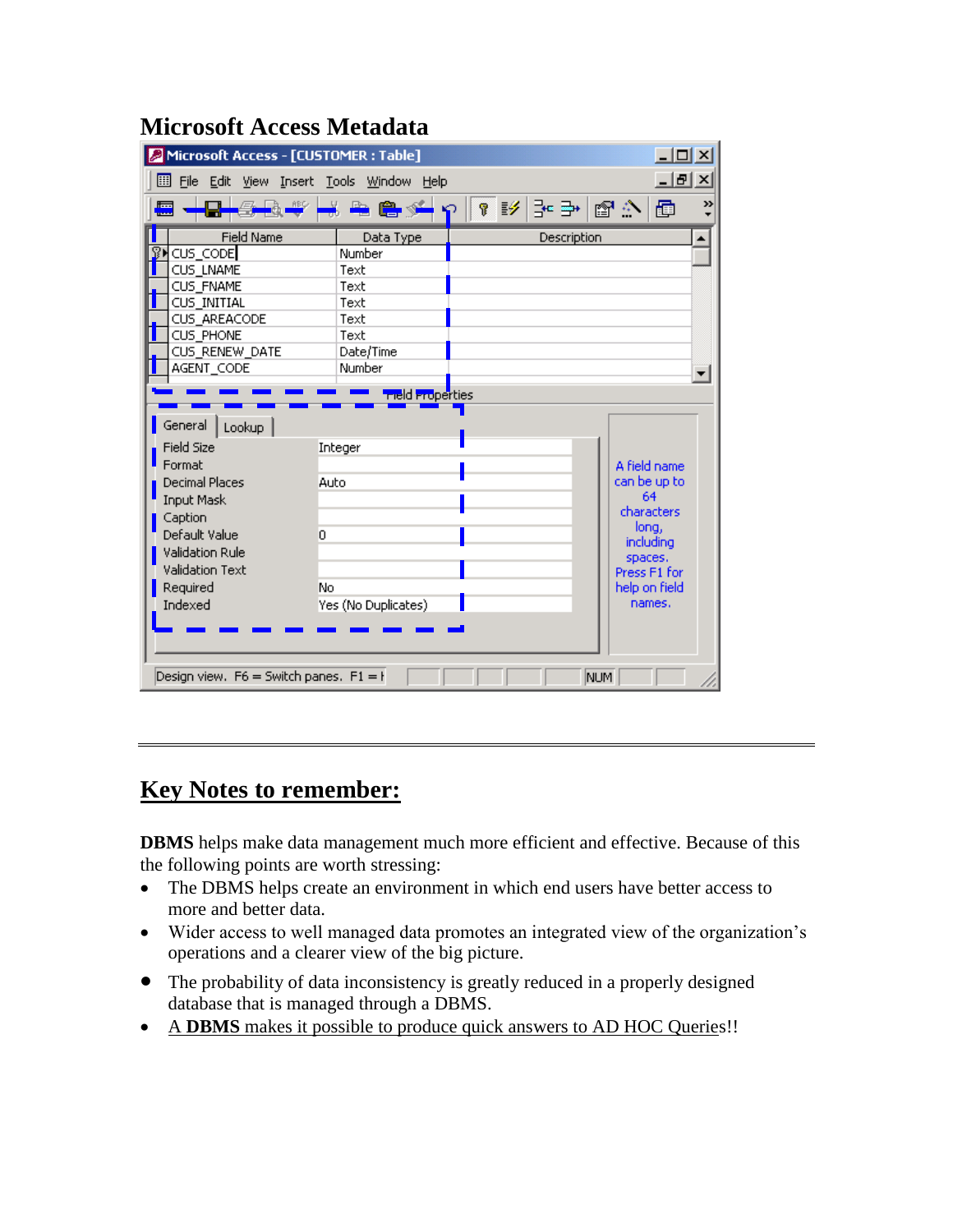Database Design is the design of the DB structure that will be used to store and manage data – NOT the design of the DBMS software.

Proper DB design requires the DB designer to precisely identify the databases expected use.

A well designed database facilitates data management and becomes a valuable information generator.

A poorly designed database will most likely become a breeding ground for redundant data.

Redundant data is unnecessarily duplicated data.

Redundant data are often the source of difficult to trace information errors.

A poorly designed database tends to generate errors that are likely to lead to BAD decisions and BAD decisions can lead to the failure of an organization.

**File systems** – A way of managing data that are now largely obsolete. There are several good reasons for studying them in some detail.

- An understanding of the relatively simple characteristics of file systems makes the complexities of a DB design easier to understand.
- An awareness of the problems the plagued file systems can help you avoid such pitfalls with DBMS software.
- If you intend to convert an obsolete file system to a DB then knowledge of the file systems basic limitations will be useful.

Although the file systems method of organizing and managing data was a definite improvement over a manual system many problems and limitations became evident in this approach.

Understanding the shortcomings of the file system enables us to understand the development of the modern DB's.

**3 rd Generation Languages** require the programmer to specify both WHAT must be done and HOW it is to be done. **Examples of this are COBOL, BASIC and FORTRAN.**

**4 th Generation Languages** require the programmer to specify both WHAT must be done WITHOUT specifying HOW it is to be done. **Examples of this are SQL.**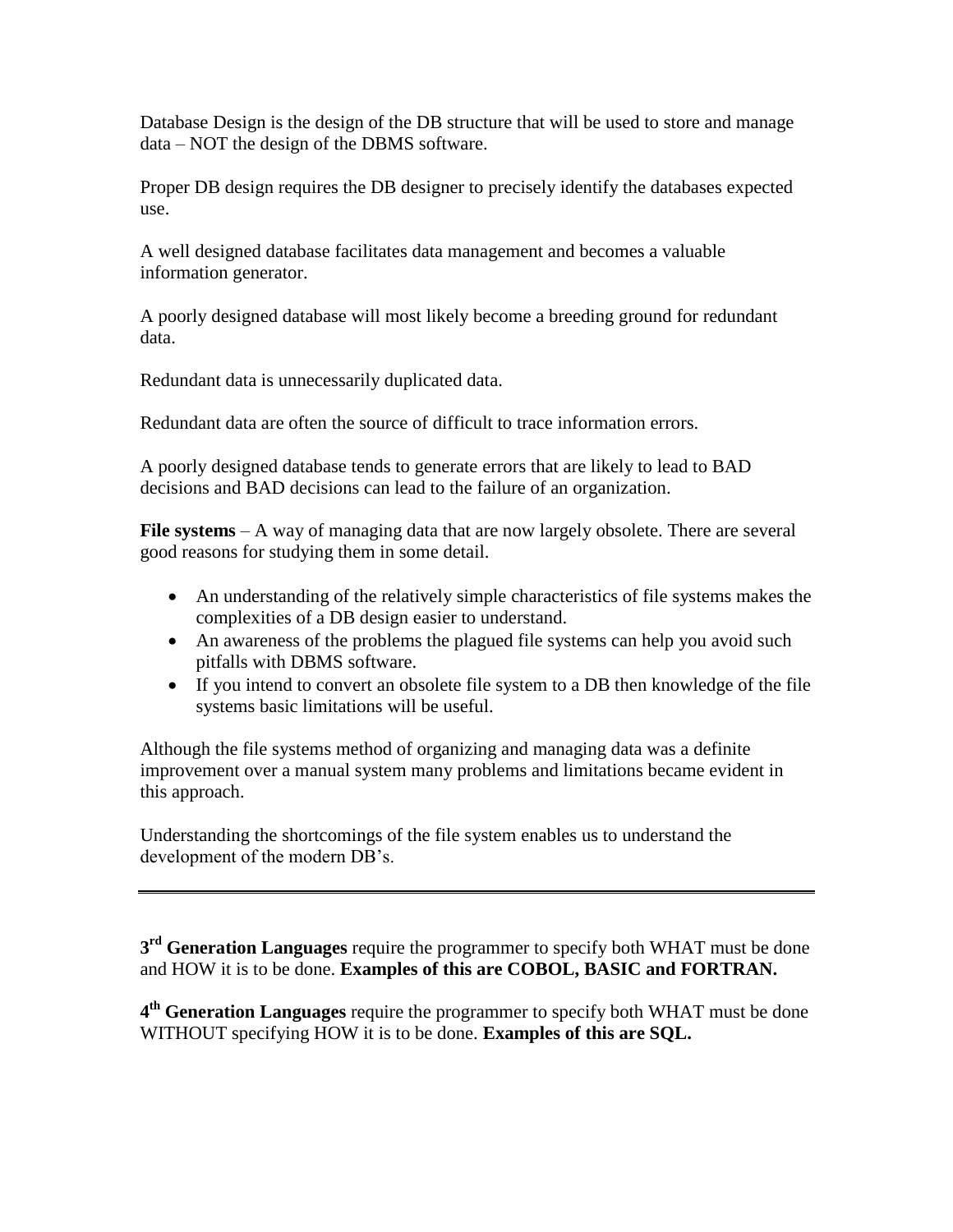Programming in a 3GL can be a time consuming, high skilled activity. This is because programmers must be familiar the physical file structure that is how and where the files are stored in the computer.

The need to write 3GL Programs to produce even the simplest reports makes **AD HOC Queries** impossible!!

DB Specialists and Managers are often harried and having numerous requests for reports means reports often take weeks and months.

Another problem with 3GL programming is that as the number of files in the system expands the System Administration becomes very difficult. Each file must have it's own file management system composed of programs that allow the user to do:

- Create the file structure
- Add data to the file
- Delete data from the file
- Modify the data contained in the file
- List the file contents

Making changes in an existing structure can be difficult in a file system environment. Changing just one field in the original file (ex: Customers file) requires a program that:

- Puts a new file structure into a special portion of the computers memory known as a buffer.
- Reads the record from the original file
- Transforms the original data to conform to the new structures storage requirements
- Deletes the original file
- Modifies all programs that use the file (ex: Customers file) to fit the revised file structure

To summarize the limitations of file system Data Management:

- It requires extensive programming
- System Administration can be complex and difficult
- It is difficult to make changes to existing structures
- Security features are likely to be inadequate

These limitations in turn lead to problems of structural and data dependency.

A change in any file's structure requires the modification of all programs using that file. Such modifications are required because the file system exhibits **Structural Dependency**  that is access to a file is **dependent** on its structure.

**Structural Independence** exists when it is possible to make changes in the DB Structure **without affecting** the application programs ability to access the data.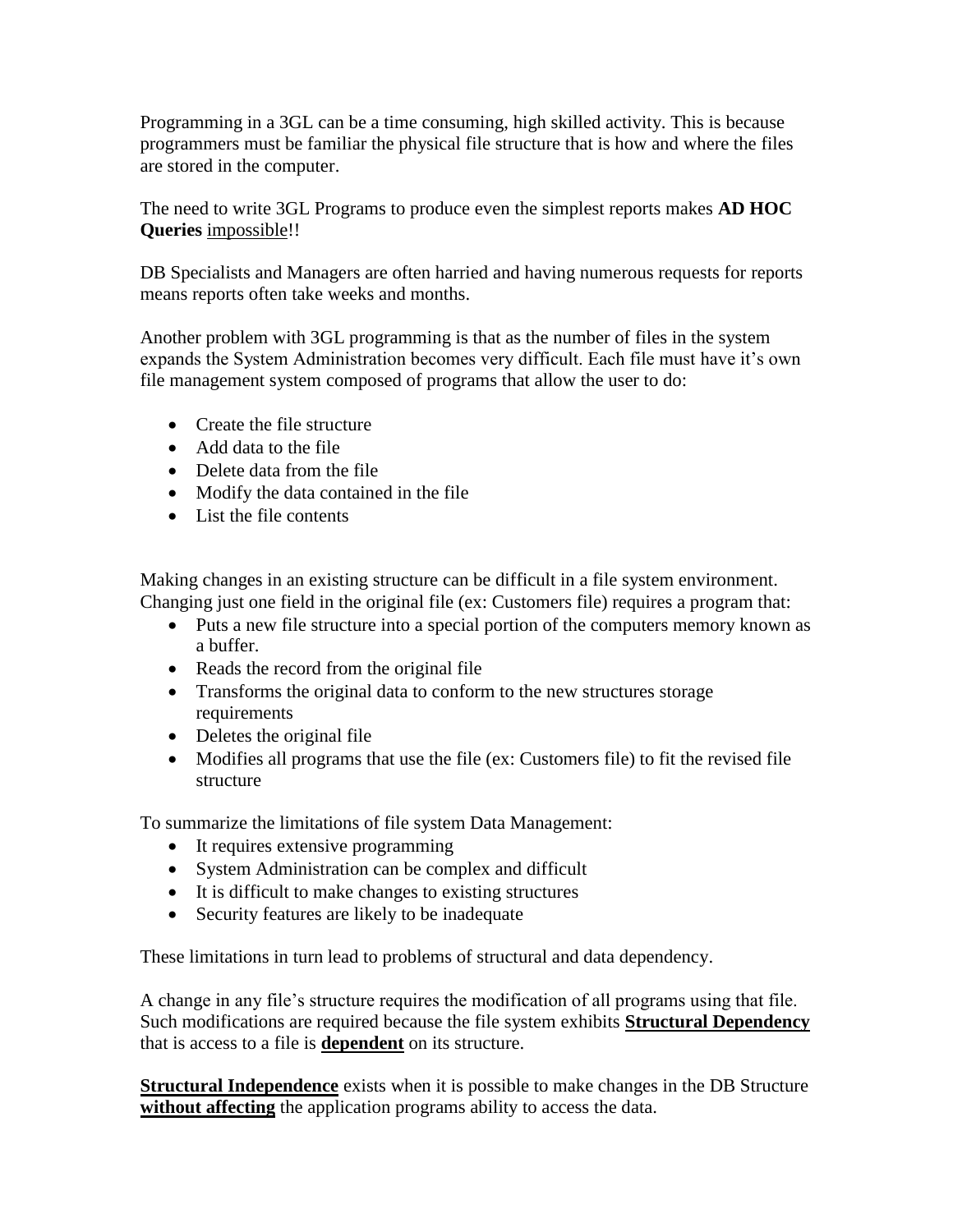**Data Redundancy**—A condition that exists when the data environment contains redundant—unnecessarily duplicated— data.

Uncontrolled **Data Redundancy** sets the stage for:

- **Data Inconsistency—A** condition in which different versions of the same data yield different (inconsistent) results.
- Data that display inconsistencies are also referred to data that lack data integrity.
- Data Anomilies develop when all the required changes in the redundant data are not made successfully. (Ex: Modification Anomalies, Insertion Anomalies, Deletion Anomalies)

**Database System**—An organization of components that define and regulate the collection, storage, management, and use of data in a database environment.

**Database System** is composed of the 5 major parts shown below:

- 1. **Hardware** Refers to all the systems physical devices.
- 2. **Software** Refers to the collection of programs used by the computers within the DB System. Examples are:
	- o **Operating System Software**: DOS, MS, LINUX, UNIX…
	- o **DBMS Software** manages the DB within the DB environment: Access, SQL Server, Oracle, UDB…
	- o **Application Programs and Utility Software** are use to manipulate the data in the DBMS. They Generate Reports, tabulations and other information to facilitate decision making.
- 3. **People** This component includes all users of the DB System. There are 5 types of users in a DB System:
	- o **Systems Administrator (SYSADM)**—The person responsible for coordinating the activities of the data processing function. The systems administrator also manages the use of database software in a data processing (DP) department; solicits and evaluates database designs, coordinates the development of applications based on the data resource, and assigns the right to manage the database(s) to selected individuals. The systems administrator also coordinates the activities of all database administrators (DBAs) in a multidatabase operation.
	- o **Database Administrator (DBA)**—Person responsible for the planning, organization, control and monitoring of the centralized and shared corporate database. The DBA is the general manager of the databaseadministration department.
	- o **Systems Analysts and Programmers**  Design and implement the applications programs. They design and create the data entry screens, reports and procedures through which end users access data.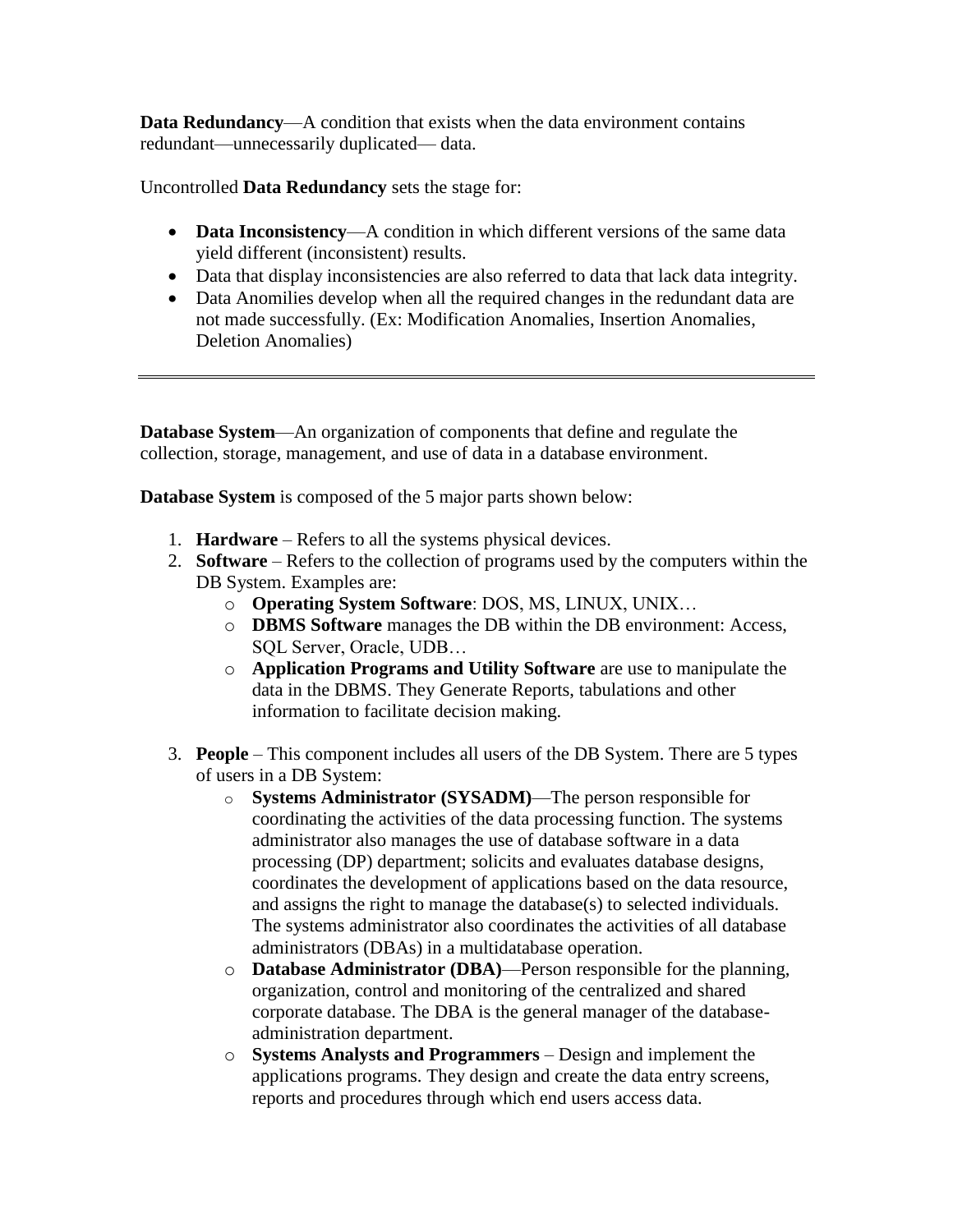- o **End User**  People who use the application programs to run the organizations daily operations.
- **4. Procedures –** They are the instructions and rules that govern the design and use of the DB Systems.
- **5. DATA –** The word DATA covers the collection of facts stored in the DB.

DB Systems must be cost effective as well as tactically and strategically effective.

DB levels of system complexity are dedicated by the organizations activities and the environment within which those activities take place.

DB Technology in use is likely to affect the selection of a DB system.

A DBMS performs several important functions that guarantee the integrity and the consistency of the data in the DB.

DBMS Functions:

- 1. **Data Dictionary Management** The DBMS stores the definitions of the data elements and their relationships (metadata) in the **Data Dictionary**.
- 2. **Data Storage Management**  The DBMS creates and manages the complex structures required for data storage.
- 3. **Data Transformation and Presentation**  The DBMS transforms the entered data to conform to the data structures that are required to store the data. It relieves is of the chore of distinguishing between **Logical** and **Physical** format. **Data Independence—A** condition that exists when data access is unaffected by changes in the physical data storage characteristics. The DBMS formats the physically retrieved data to make it conform to the users logical expectations.
- 4. **Security Management** The DBMS creates a security system that enforces user security and data privacy within the DB. Security rules determine which users can access the DB, which data items each user may access and which data operations (read, add, modify, delete…) the user may perform.
- 5. **Multi-User Access Control –** The DBMS creates the complex structures that allow multiple users access to the data. In order to provide data integrity and data consistency the DBMS uses sophisticated algorithms to ensure that multiple users can access the DB concurrently without compromising the integrity of the DB.
- 6. **Backup and Recovery Management –** The DBMS provides backup and data recovery procedures to ensure data safety and integrity. Current DBMS systems provide special utilities that allow the **DBA** to perform routine and special backup and restore operations.
- 7. **Data Integrity Management –** The DBMS promotes and enforces integrity rules to eliminate data integrity problems. Thus minimizing data redundancy and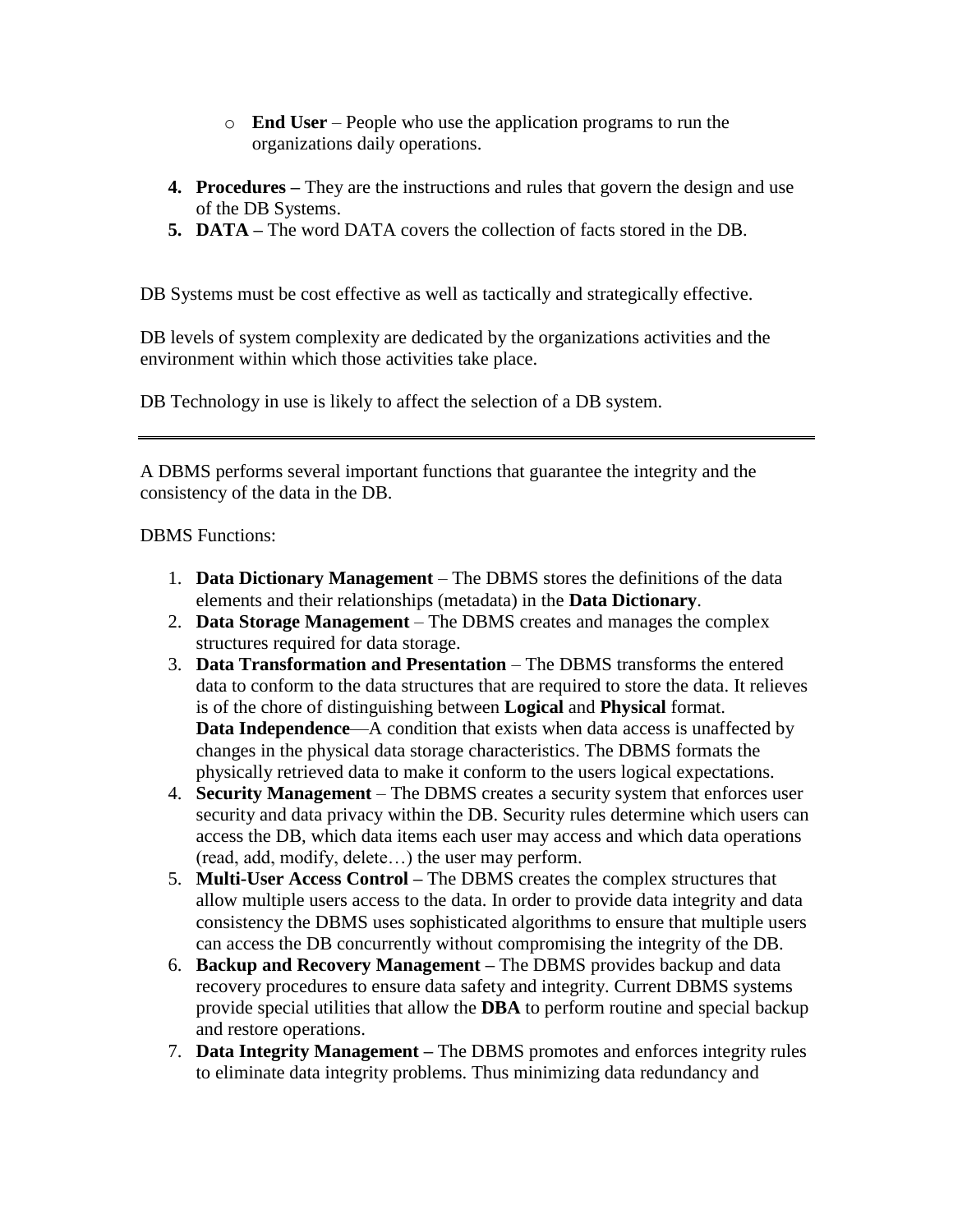maximizing data consistency. The Data Relationships stored in the Data Dictionary are used to enforce data integrity.

- 8. **Database Access Languages and Application Programming Interfaces –** the DBMS provides data access through a query language.
	- o A query Language is a Non Procedural Language (4GL)
	- o The DBMS query language contains two components:
		- **Data Definition Language (DDL)**—The language that allows a database administrator to define the database structure, schema, and subschema.
		- **Data Manipulation Language (DML)**—The language (set of commands) that allows the end user to manipulate the data in the database (Select, Insert, Update, Delete).
	- o The DBMS also provides data access to programmers via Procedural Languages (3GL) ex: COBAL, C, PASCAL, VB…
- **9. Database Communication Interface –** Current generations of DBMS's provide communication interfaces designed to allow the DB to accept end-user request within a computer network environment. Example: The DBMS might provide communications functions to access the DB through the Internet using Web Browsers such as Netscape Navigator and Internet Explorer.

In this environment communications can be accomplished in several ways:

- o End users can generate answers to queries by filling in screen forms through their preferred Browser.
- o The DBMS can automatically publish predefined reports on the Internet using a Web format that enables and Web user to browse it.
- $\circ$  The DBMS can connect to the 3<sup>rd</sup> party to distribute information via email or other productivity applications such as Lotus Notes.

The DBMS allows chores to be done and performed without the tedious and time consuming programming required in the File Management System.

The role of the DB Specialist or the DB Manager changes from an emphasis on programming to a focus on the broader aspects of managing the organizations data resources and on administration of the complex software itself.

Because the File Systems DB Manager performs broader managerial functions in a database environment they might be promoted to **System Administrators – SYS DBAs**

The availability of a DBMS makes it possible to tackle far more sophisticated uses of the DATA resources, if the DB is designed to make use of that available power.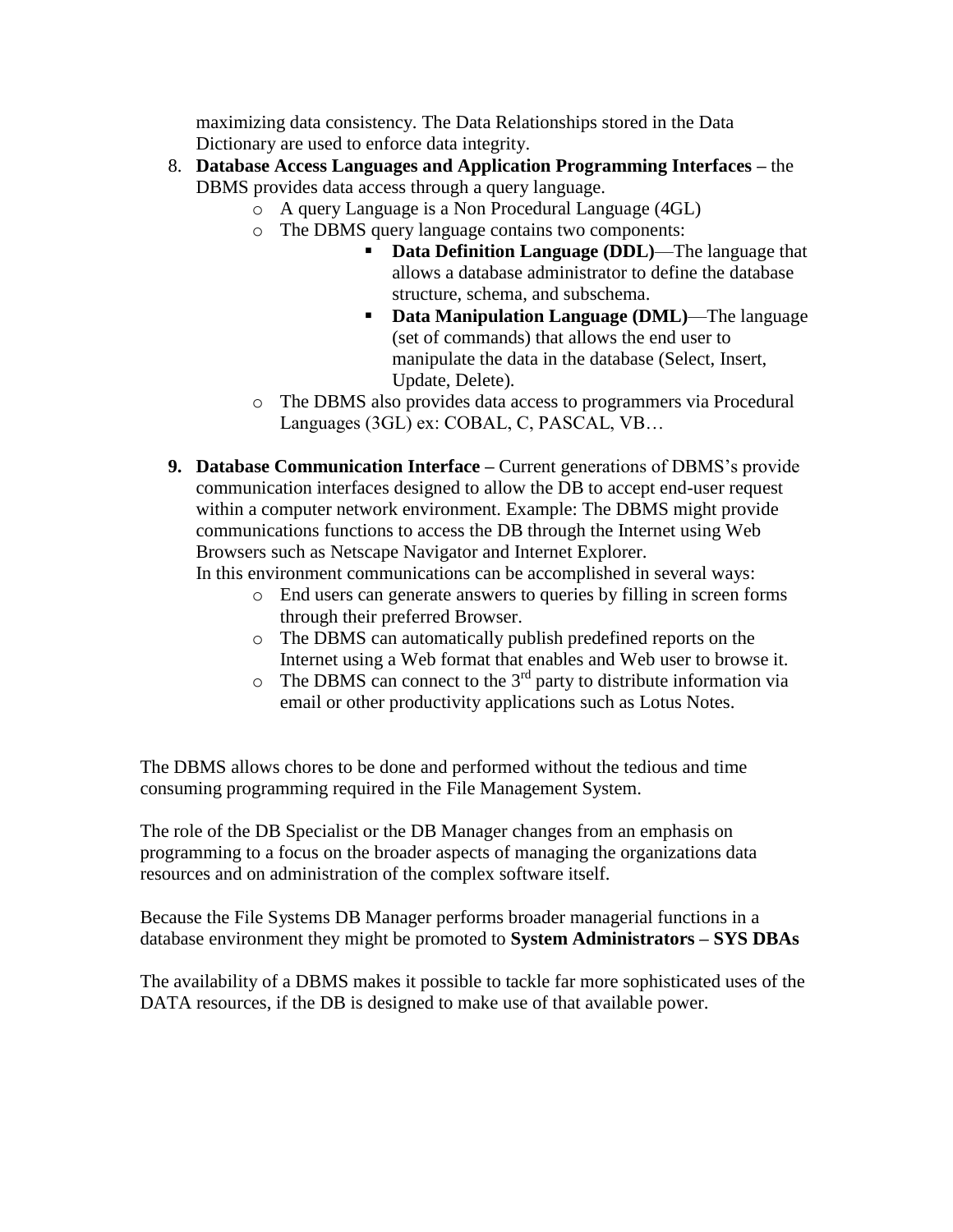# **Summary Chap 1**

- Information is derived from data, which are usually stored in DB.
- To implement a DB and manage its contents you need commercial software known as a DBMS.
- Database design defines the DB Structure.
- The DBMS stores the facts about the structure in the DB itself. The DB contains the data you have collected and the **"data about the data"** known as **Metadata**.
- Good Database design is important because even a good DBMS will perform poorly with a poorly designed DB.
- DB's were preceded by File Systems.
- Because File Systems lack a DBMS, file management becomes difficult as the file system grows.
- Each file requires it's own set of basic data management programs and because files are usually "owned" by those who commission them, the number of files tends to grow.
- Many of the files in a File System often contain redundant data, thus leading to data inconsistency, data anomalies and a lack of data integrity.
- Because each file can be used by many application programs a mature file system might have generated hundreds or even thousands of programs.
- Serious file system data management problems usually stem from data dependency. Access to any file is dependant on the data characteristics and storage formats therefore even a minor change in data structure with a file requires that all programs accessing that file must be modified too.
- DB management systems were developed to address the file systems inherent weaknesses. Rather than depositing data within independent files. A DBMS presents the DB to the End User as a single repository. This arrangement promotes data sharing thus at least potentially eliminating the **Islands of Information** problem.
- DBMS enforces data integrity, eliminates redundancy and promotes data security.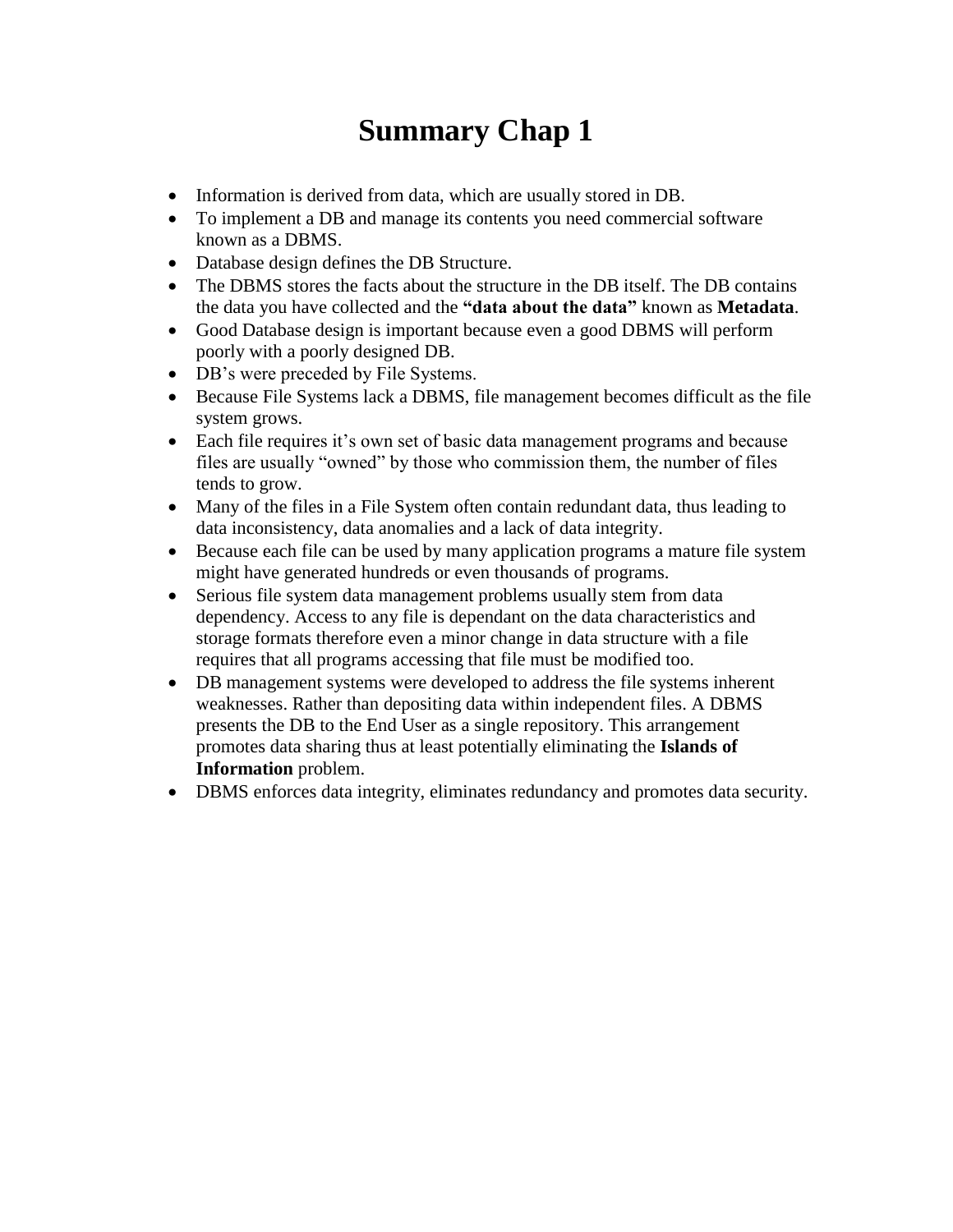# Chapter 2

### Glossary Table

**American National Standards Institute (ANSI)—**The group that accepted the **DBTG** recommendations and augmented database standards in 1975 through its **SPARC** committee.

**Attribute**—A characteristic of an entity or object. An attribute has a name and a data type. See also *instance variable and entity*.

**Business Rules**—Narrative descriptions of policies, procedures, or principles within an organization. Examples: A pilot cannot be on duty for more than ten hours during a twenty-four hour period. A professor may teach up to four classes during any one semester.

**Chen model**—Entity relationship diagram described by Peter Chen, characterized by its use of diamonds to depict relationships and rectangles to depict entities.

**class**—A collection of like objects with shared structure (attributes) and behavior (methods). A class encapsulates the object's data representation and method's implementation. Classes are organized in a class hierarchy. See also *abstract data types*.

**Class Hierarchy**—The organization of classes in a hierarchical tree where each "parent" class is a *superclass* and each "child" class is a *subclass*.

**Conceptual Model**—An abstract view of the data as seen by high-level managers and database designers. Describes the main data objects, avoiding details.

**CONFERENCE ON DATA SYSTEMS LANGUAGES (CODASYL)**—A group originally formed to help standardize COBOL; its DBTG subgroup helped to develop database standards in the early 1970s.

**Connectivity**—Describes the classification of the relationship between entities. Classifications include 1:1, 1:M and M:N.

**Crow's Foot Model**—A notation of the entity relationship diagram using a threepronged symbol to represent the "many" sides of the relationship.

**Data Model—A** representation, usually graphic, of a complex "real-world" data structure. Data models are used in the database design phase of the database life cycle. See also *database models*.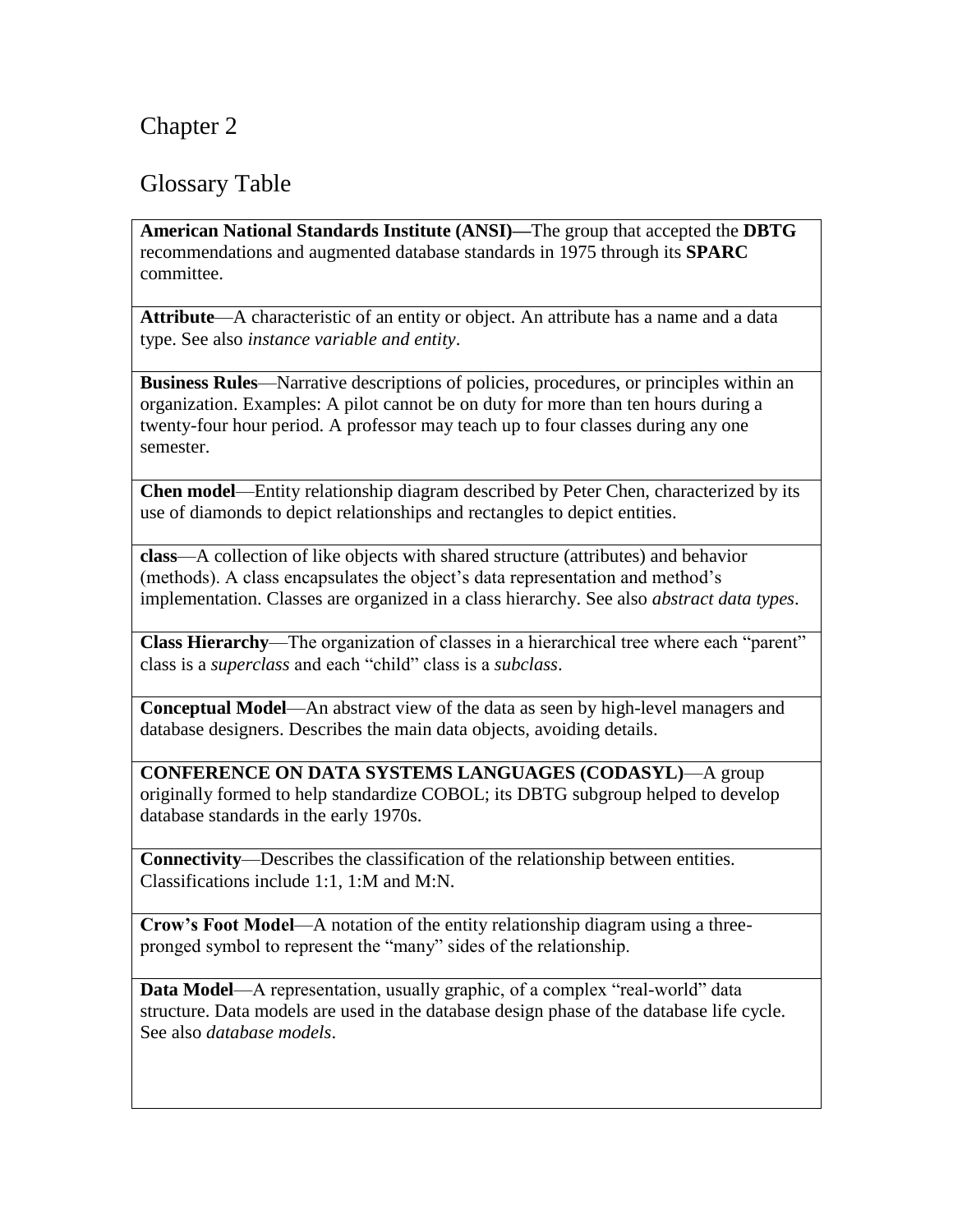**Database Task Group (Dbtg)**—A CODASYL committee that helped develop database standards in the early 1970's. See also *CODASYL*.

**Entity**—Something about which you want to store data; typically a person, place, thing, concept or event. See also *attribute*.

**Entity Instance**—A term used in ER modeling to refer to a specific table row. Also known as an *entity occurrence*.

**Entity** occurrence—See *entity instance*.

**Entity Relationship (ER) Diagram**—A diagram that depicts an entity relationship model's entities, attributes and relations. It also displays connectivity and cardinality.

**Entity Relationship (ER) Model**—A data model developed by P. Chen in 1975. It describes relationships (1:1, 1:M, M:N) among entities at the conceptual level with the help of ER diagrams.

**Extended Relational Data Model (ERDM)—**A model that includes the object oriented model's best features in an inherently simpler relational database structural environment.

**External Model**—The application programmer's view of the data environment. Given its business-unit focus, it works with a data subset of the global database schema.

**Generalized Update Access Method (GUAM)**—Developed by North American Rockwell in the late 1960s to control file system redundancies; a precursor to database development.

**Hardware Independence** – Means that the model does not depend on the hardware used in the implementation of the model.

**Hierarchic Sequence**—See *preorder traversal*.

**Hierarchical Database Model**—No longer a major player in the current database market; important to know, however, because the basic concepts and characteristics form the basis for subsequent database development. This model is based on an "upside-down" tree structure in which each record is called a segment. The top record is the root segment. Each segment has a 1:M relationship to the segment directly below it. See also *child, parent, root* and *segment*.

**Hierarchical Path**—Ordered sequence of segments that must be accessed by the hierarchical DBMS in order to retrieve a given segment.

**Hierarchical Structure**—An ordered data arrangement that (logically) resembles an "upside-down" tree.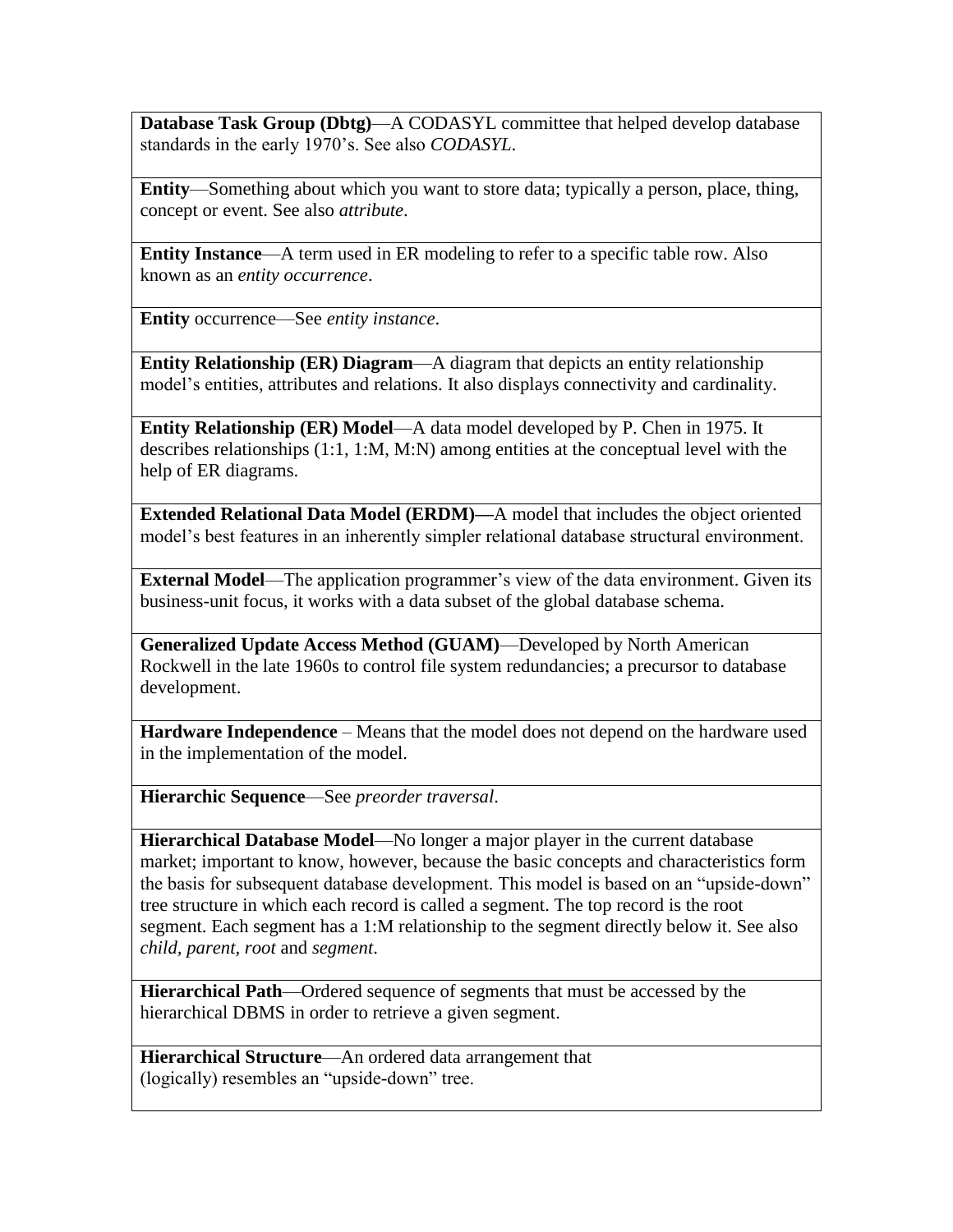**Information Management System (IMS)—**A hierarchical database model based on GUAM and developed jointly by North American Rockwell and IBM. IMS became the hierarchical database standard in the 1970s.

**Inheritance**—In the object oriented data model, the ability of an object to inherit the data structure and methods of the classes above it in the class hierarchy. See also *class hierarchy* and *single inheritance*.

**Internal Model**—In database modeling, refers to a level of data abstraction that adapts the conceptual model to a specific DBMS model for implementation.

**Many-To-Many (M:N or M:M) Relationships**—One of three types of relationships (associations among two or more entities) in which one occurrence of an entity is associated with many occurrences of a related entity, and one occurrence of the related entity is associated with many occurrences of the first entity.

**Member (Network Database)—One record type in network database terminology; a** member record is equivalent to the hierarchical model's child.

**Method**—In the OO data model, a named set of instructions to perform an action. Methods represent real-world actions. Methods are invoked through messages.

**Model**—A description or analogy used to visualize something that cannot be directly observed; simplified abstractions of real-world events or conditions.

**Network Model**—A data model created to represent complex data relationships more effectively than the hierarchical model could, to improve database performance, and to impose a database standard.

**Object**—An abstract representation of a real-world entity that has a unique identity, embedded properties, and the ability to interact with other objects and with itself.

**Object Oriented Data Model (OODM)**—A data model based on object-oriented concepts. Provides support for new user-defined data types, inheritance, polymorphism, encapsulation, and so on.

**Object Oriented Database Management System (OODBMS)**—Software used to better manage data found within an object oriented database model.

**Object / Relational Database Management System (O/RDBMS**)—DBMS based on the ERDM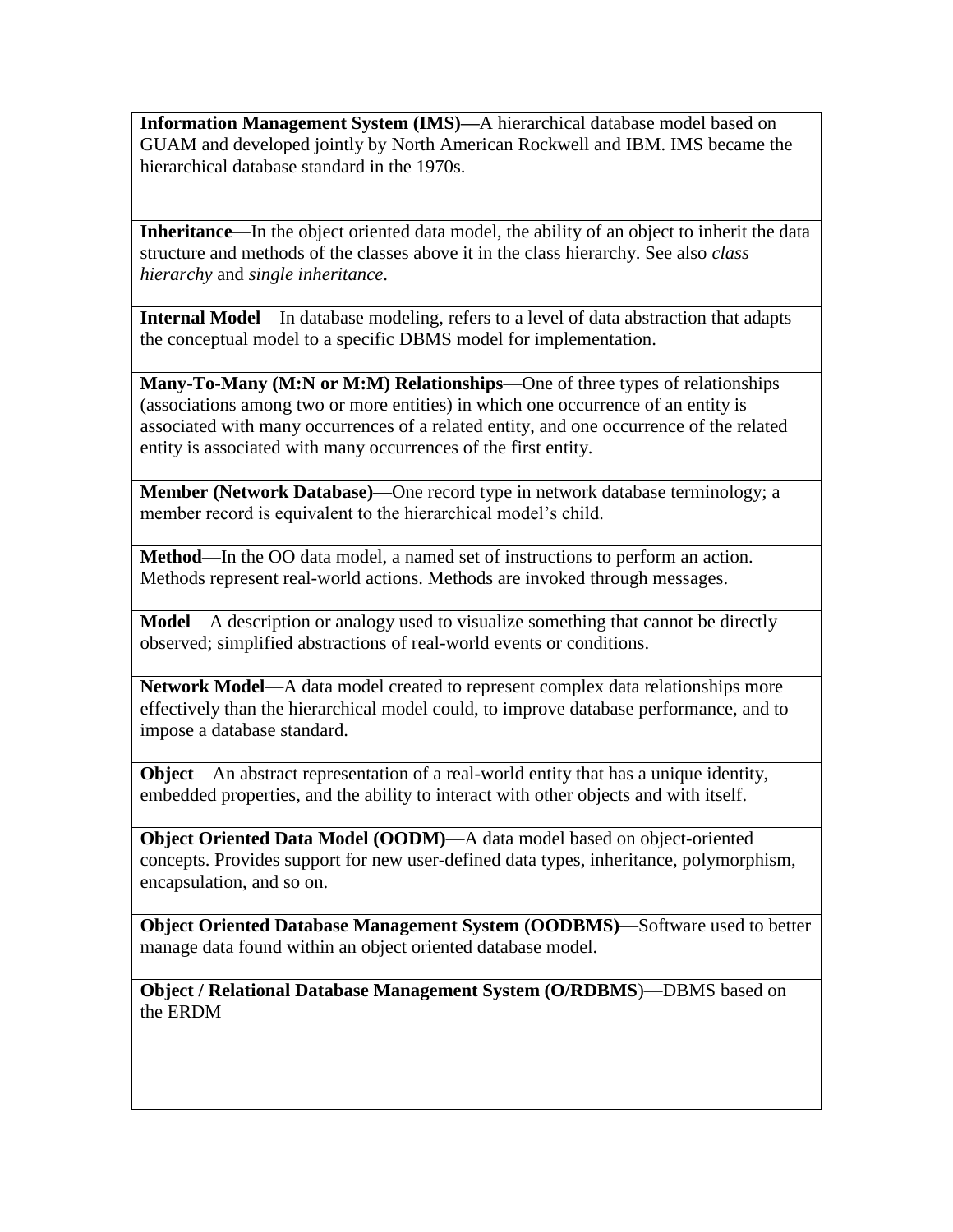**One-To-Many (1:M) Relationship—One of three types of relationships (associations** among two or more entities) which are used by data models. In a 1:M relationship, one entity instance is associated with many instances of the related entity.

**One-To-One (1:1) Relationship**—One of three types of relationships (associations among two or more entities) which are used by data models. In a 1:1 relationship, one entity instance is associated with only one instance of the related entity. Owner (network database)—One record type in network database terminology; an owner record is equivalent to the hierarchical model's parent.

**Physical Model—A** model in which the physical characteristics (location, path, and so on) are described for the data. Both hardware- and software-dependent. See also *physical design*.

**Pointer—A** reference device that "points" to the location of data within the computer data-storage medium.

**Preorder Traversal—A** "left-list" path within a hierarchical database. The left-list refers to the order (always starting from the left of the hierarchical tree) in which segments are referenced. Also known as the *hierarchical sequence*.

**Relation**—In the relation model, a term used to describe a set of associated attributes. Normally, relations will become relational tables.

**Relational Database Management System (RDBMS)—**A collection of programs that manages the complexity of a relational database. The RDBMS software translates the user's logical requests (queries) into commands that physically locate and retrieve the requested data. A good RDBMS also creates and maintains a data dictionary (system catalog) to help provide data security, data integrity, concurrent access, easy access, and system administration to the data in the database through a query language (SQL) and application programs.

**Relational Model**—Developed by E. F. Codd (of IBM) in 1970, it represents a major breakthrough for users and designers because of its conceptual simplicity. The relational model produced an "automatic transmission" database to replace the "standard transmission" databases that preceded it.

**Relational Schema**—The description of the organization of a database as seen by the database administrator that shows connecting fields and the relationship type.

**Relationship**—An association between entities defined by a diamond-shaped symbol in an ER diagram. Its degree defines the number of related entities: unary, binary, ternary, or higher.

**Root**—The starting component of a hierarchical database tree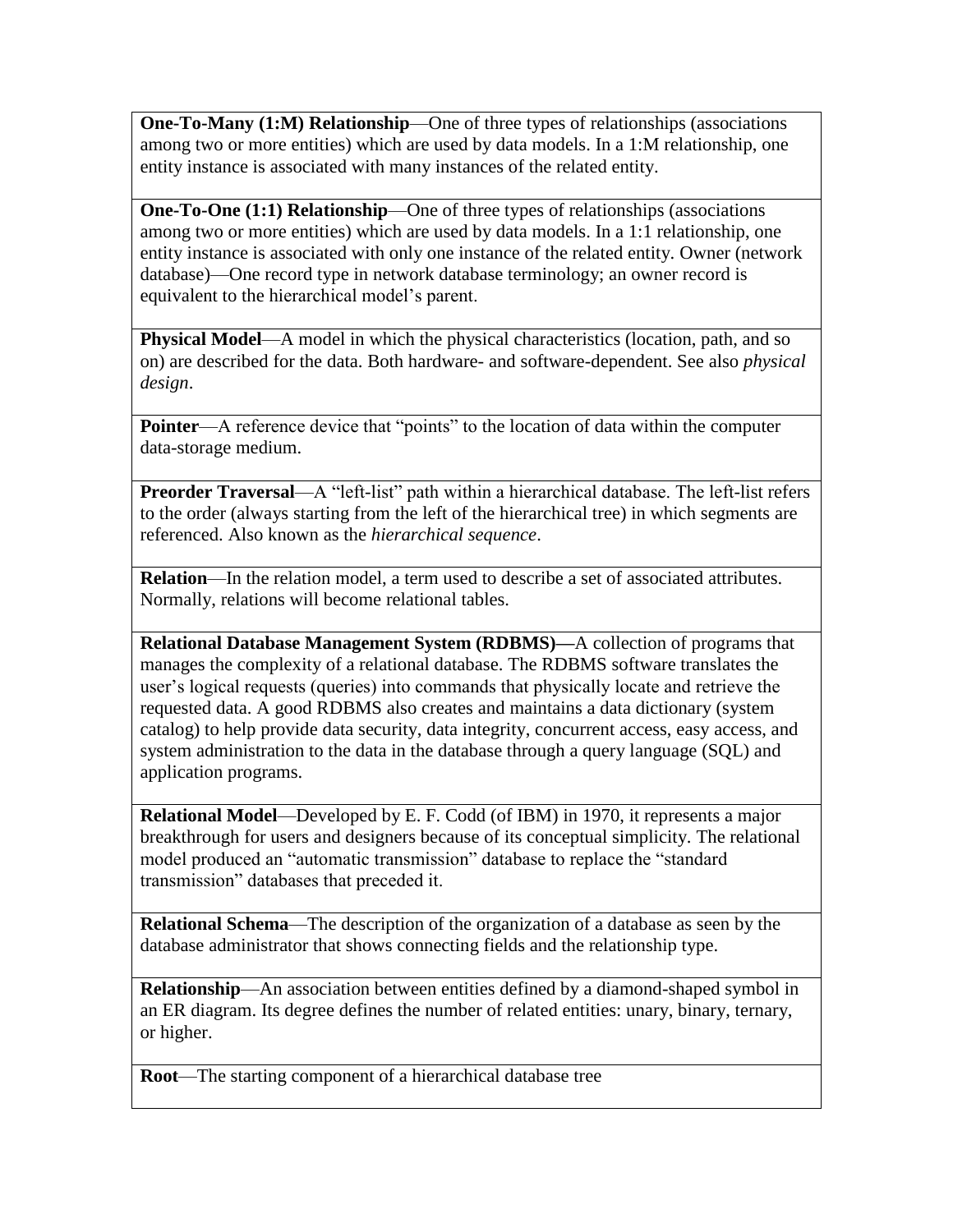**Schema**—A group of database objects (tables, indexes, views, queries, etc.) that are related to each other. Usually a schema belongs to a single user or application.

**Segment**—The equivalent of a file record type in the hierarchical database model.

**Semantic Data Model (SDM)—The first of a series of data models that more closely** represented the real world, modeling both data and their relationships in a single structure known as an object. The **SDM**, published in 1981, was developed by M. Hammer and D. McLeod.

**Set**—In the network model, a description of a 1:M relationship between an owner record type and a member record type.

**Software Independence**—A property of any model or application that does not depend on the software used to implement it. See also *software-dependent*.

**Standards Planning And Requirements Committee (SPARC)**—The ANSI committee that augmented database standards in 1975.

**Structured Query Language (SQL)—**A powerful and flexible relational database software language composed of commands that enable users to create database and table structures, perform various types of data manipulation and data administration, and query the database to extract useful information.

**Subschema**—A subset of a schema. The subschema defines the portion of the database as "seen" by the application programs that use it. See also *schema*.

**Table**—A (conceptual) matrix comprising intersecting rows (entities) and columns (attributes) that represent an entity set in the relational model. Also called a *relation*.

**Universal Database Servers**—Another name for an object/relational product used in the object/relational database model.

A Data Model is the relatively simple representation, usually graphical, of complex realworld data structures. This is also known as the **Database Model**.

A good DB design is the foundation for good applications and a good DB design uses an appropriate data model as its foundation.

An **Entity** is something about which you want to store data; typically a person, place, thing, concept or event. But they may also be abstractions such as flight routes or musical concerts. (You would store this info in a table)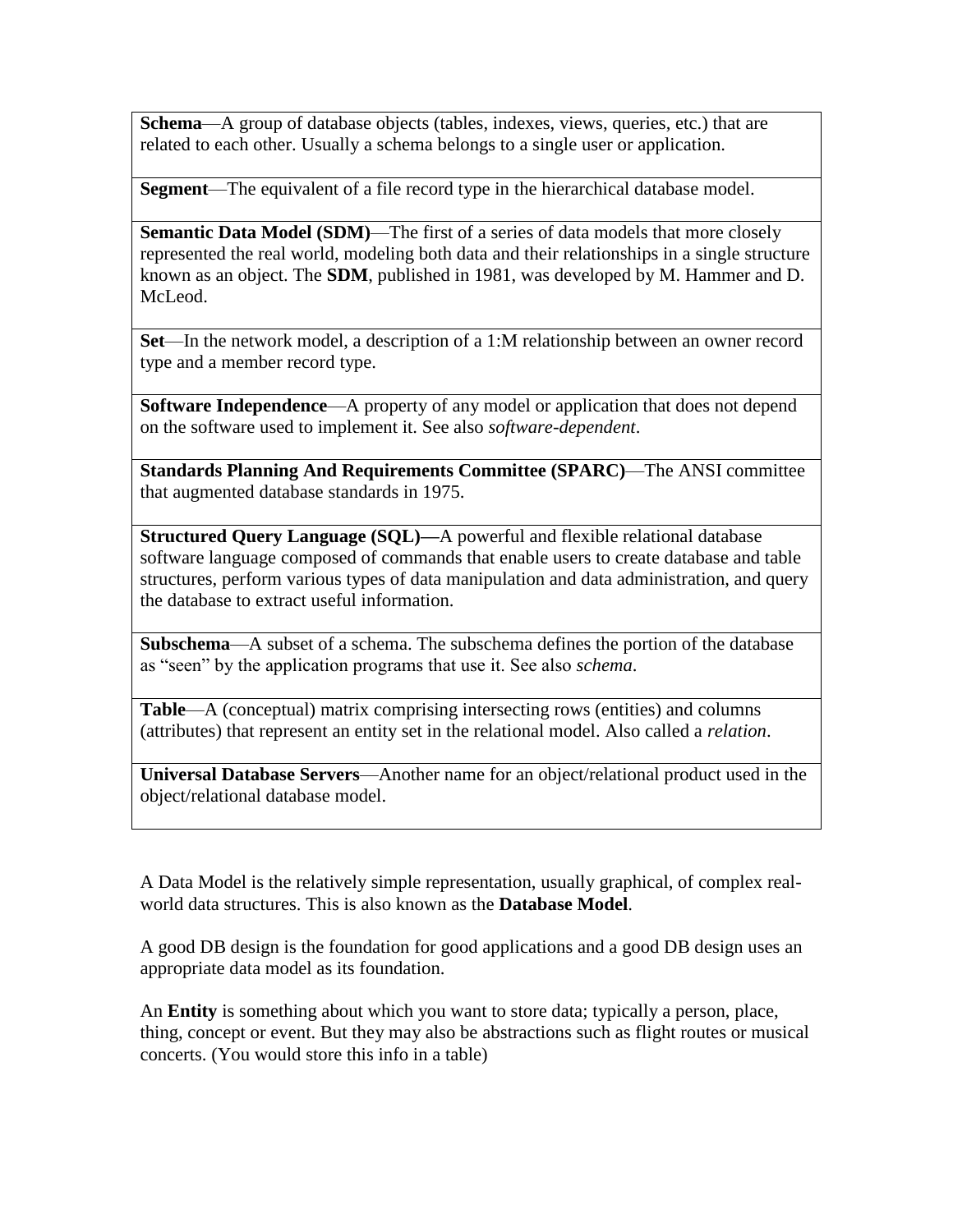An **Attribute** is a characteristic of an entity or object. An attribute has a name and a data type. (This would be a field in a table)

A **Relationship** is an association between entities defined by a diamond-shaped symbol in an ER diagram. Its degree defines the number of related entities: unary, binary, ternary, or higher.

Data models use 3 types of Relationships:

- One to Many  $(1: M \text{ or } N)$
- $\bullet$  Many to Many (M:N)
- $\bullet$  One to One  $(1:1)$

**Business Rules** are narrative descriptions of policies, procedures, or principles within an organization. Examples: A pilot cannot be on duty for more than ten hours during a twenty-four hour period. A professor may teach up to four classes during any one semester.

Business Rules are essential to DB Design for several reasons:

- They help standardize the companies view of data
- They constitute a communications tool between users and designers
- They allow the designer to understand the nature, role and scope of the data
- They allow the designer to understand business processors
- They allow the designer to develop appropriate relationship participation rules and constraints

#### **Hierarchical Model**

North American Rockwell was a contractor for the Apollo project. They developed software known as **Generalized Update Access Method (GUAM)** in the late 1960s to control file system redundancies.

IBM then later joins Rockwell and they create **Information Management System (IMS),** which is a hierarchical database model.

IMS became the hierarchical database standard in the 1970s.

It is a **Hierarchical Model**, which is no longer a major player in the current database market. You should understand a few of its characteristics for these reasons:

- It's basic concept forms the basis for subsequent database development
- It's limitations lead to a different way of looking at DB Design
- Some of the basic concepts show up in current Data Models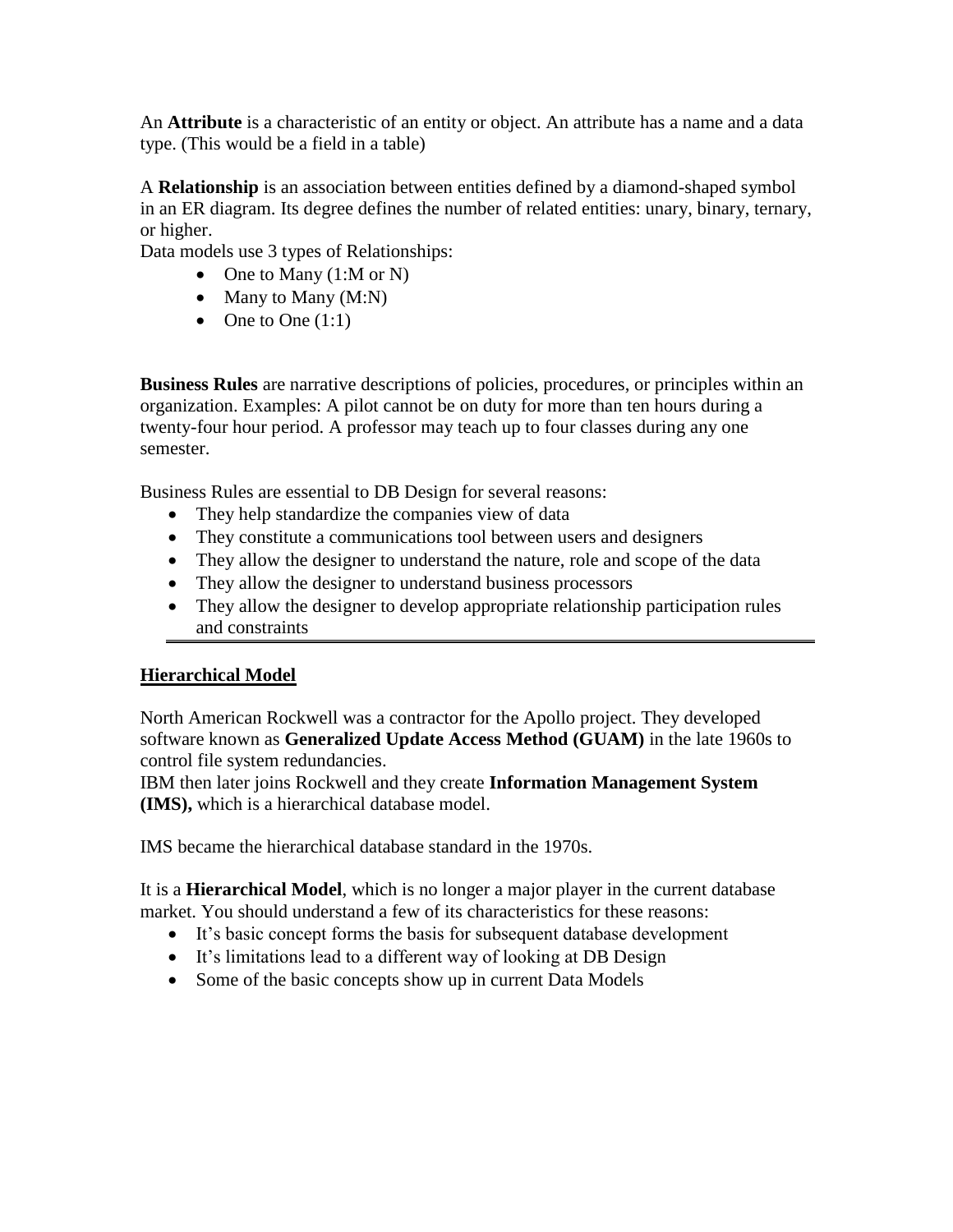

A **segment** is the equivalent of a file systems record type.

The Hierarchical Database is a collection of records that logically organize to conform to the upside down tree structure shown here.

Within the Hierarchy the top layer (the **Root**) is perceived as the parent of the segment directly beneath it. For example the **Root** segment is the **parent** of **Level 1** segments, which in turn are the **parents** of the **Level 2** segments.

In short:

- Each Parent can have many Children
- Each Child has only One Parent.

It is therefore easy to trace the DB components and the 1:M relationships among them.

This ordered sequencing of segments tracing the Hierarchical structure is called the **Hierarchical Path.** 

For example the path to the segment labeled "Part D" can be traced this way:

Final Assembly  $\rightarrow$  Component A  $\rightarrow$  Assembly A  $\rightarrow$  Part A $\rightarrow$  Part B  $\rightarrow$  Component B  $\rightarrow$  Component C  $\rightarrow$  Assembly B  $\rightarrow$  Part C  $\rightarrow$  Part D

Note that the path traces all segements from the root starting at the left-most segment. This left-list path is known as the **Preorder Traversal** or the **Hierarchical Sequence**.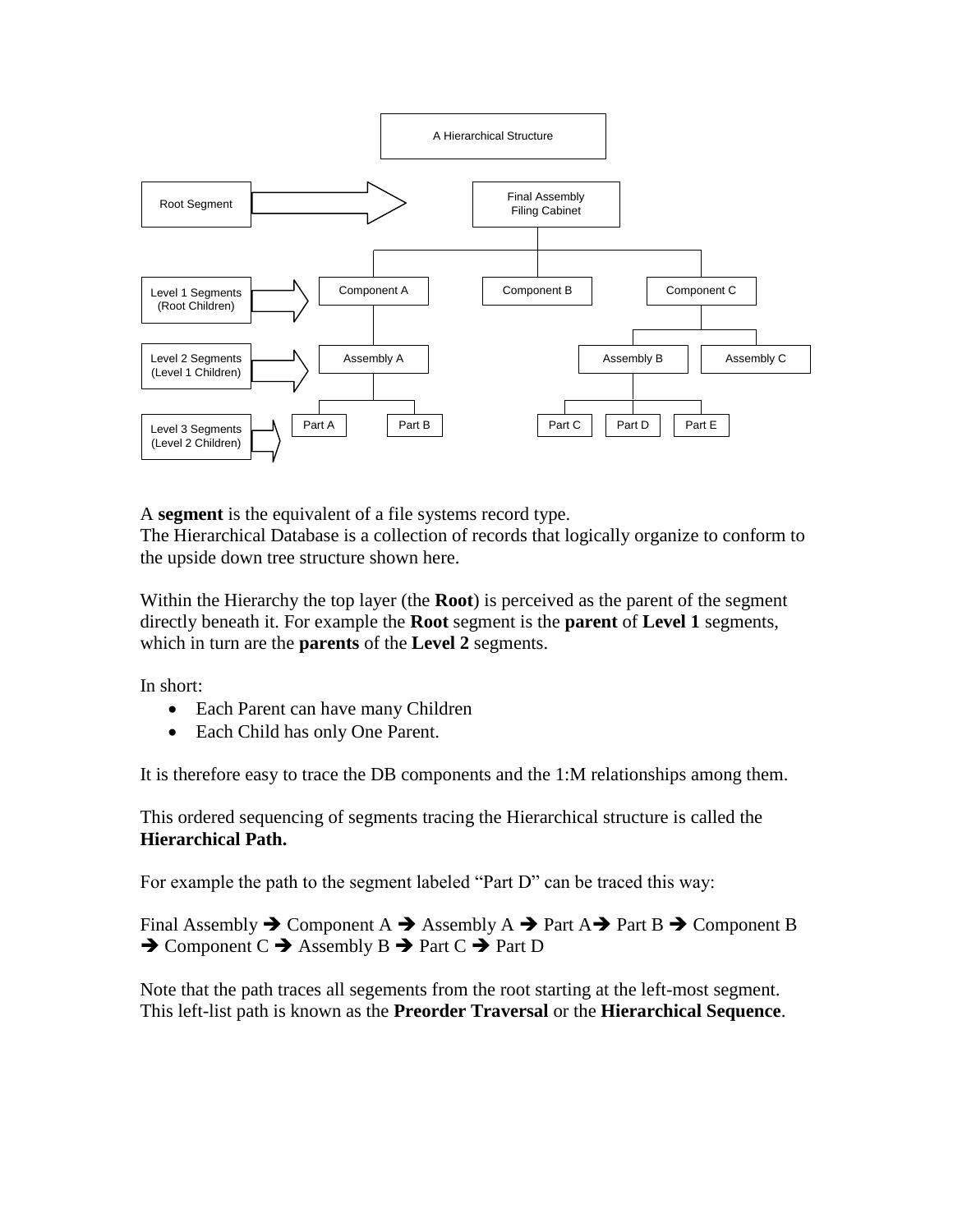#### **The Network Model**

**Network Model**—A data model created to represent complex data relationships more effectively than the hierarchical model could, to improve database performance, and to impose a database standard.

**CONFERENCE ON DATA SYSTEMS LANGUAGES (CODASYL)**—A group originally formed to help standardize COBOL; its DBTG subgroup helped to develop database standards in the early 1970s.

**American National Standards Institute (ANSI)—**The group that accepted the **DBTG** recommendations and augmented database standards in 1975 through its **SPARC** committee.

**Database Task Group (Dbtg)**—A CODASYL committee that helped develop database standards in the early 1970's. See also *CODASYL*.

The **DBTG** was charged to define standard specifications for an environment that would facilitate DB creation and manipulation.

The final DBTG report contained specifications for the three crucial DB components:

- 1. **The Network Schema**, the conceptual organization of the entire DB as viewed by the DB Admin. The Schema includes a definition of the DB name, the record type for each record, and the components that make up those records.
- 2. **The Sub-Schema**, which defines the portion of the DB "seen" by the application programs that actually produce the desired information from the data contained within the DB. The existence of sub-schema definitions allows all application programs to simply invoke the sub-schema required to access the appropriate files.
- 3. A **Data Management Language (DML)** to define the data characteristics and the data structure in order to manipulate the data.

To produce the desired standardization for each of the three components the DBTG specified 3 distinct data management language components:

- 1. A **Schema Data Definition Language (DDL),** which enables the DB Admin to define components that will be used.
- 2. A **Sub-Schema DDL,** which allows application programs to define the database components that will be used.
- 3. A **DML** to manipulate the DB records.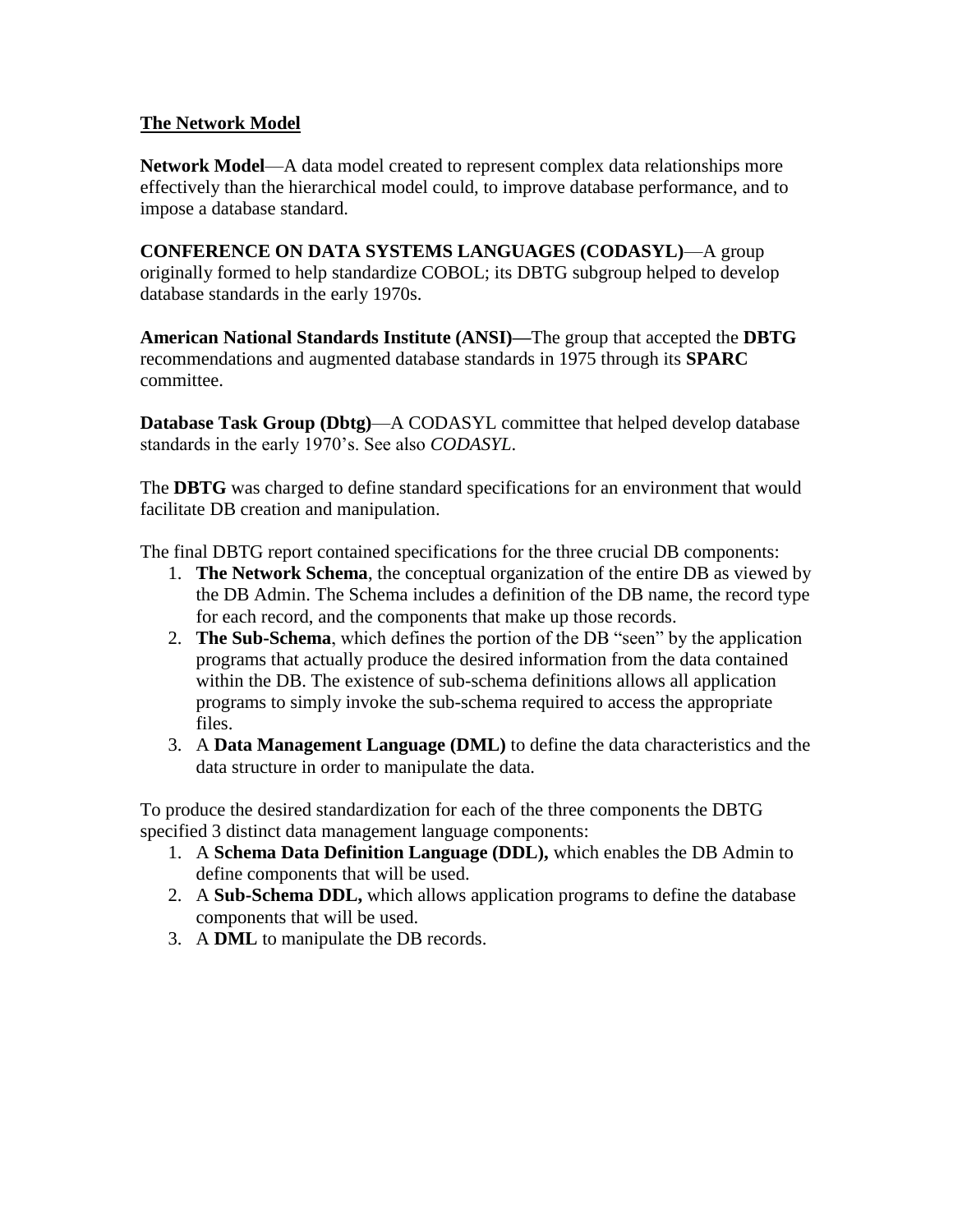A Network Data Model



#### **In Network DB Terminology:**

#### **Set = Relationship**

- 1. **Owner Record** the equivalent of the **Hierarchical Models Parent**
- 2. **Member Record** the equivalent of the **Hierarchical Models Child**

#### **The Relational Model**

First developed by E.F. Codd (of IBM) in 1970 and is considered by many the Automatic Transmission of DB's.

The Relational data model is implemented through a very sophisticated **Relational DBMS.**

The most important advantage of the **RDBMS** is its ability to let the user/designer operate in a human logical environment. The **RDBMS** manages all of the complex physical details. Thus the **Relational DB** is perceived by the user to be a collection of tables in which the data are stored.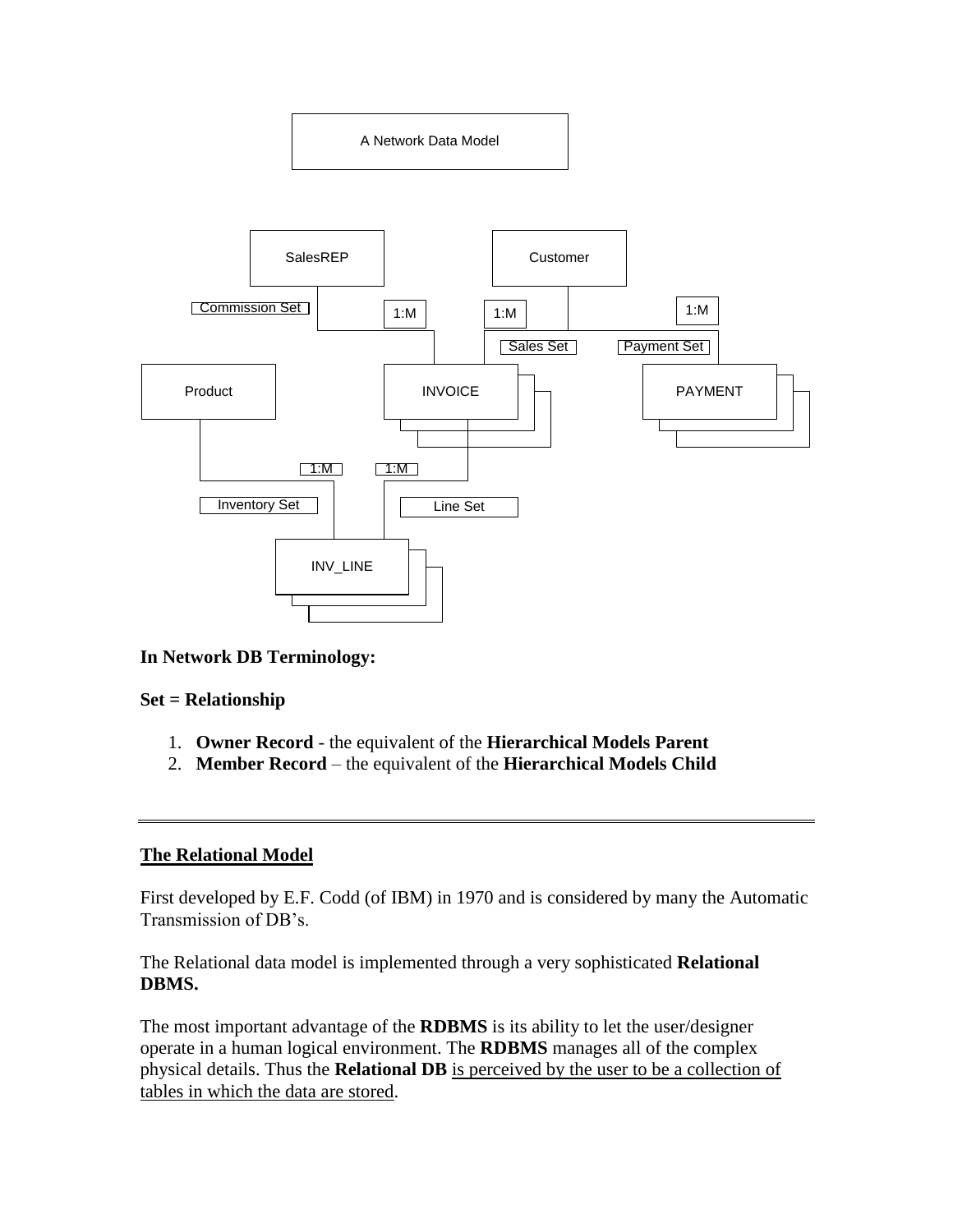**Table** – Matrix consisting of a series of row/column intersections. Tables are also called Relations and are related to each other by sharing a common entity characteristic.

Example:

The Customer table might contain a sales agents number that is also contained in the Agents file.



**Relational Schema** – A visual representation of the relational DB's entities, the attributes within those entities and the relationships between those entities.

For most Relational DB Software the query language is **Structured Query Language (SQL)**.

### **Entity Relational Model**

**Entity Relationship (ER) Model**—A data model developed by P. Chen in 1975. It describes relationships  $(1:1, 1:M, M:N)$  among entities at the conceptual level with the help of ER diagrams.

**Entity Relationship (ER) Diagram**—A diagram that depicts an entity relationship model's entities, attributes and relations. It also displays connectivity and cardinality.

An **Entity** is represented in the **ERD** by a **Rectangle**. Each **Row** in the **Relational Table**  is known as an **Entity Instance or Entity Occurrence**.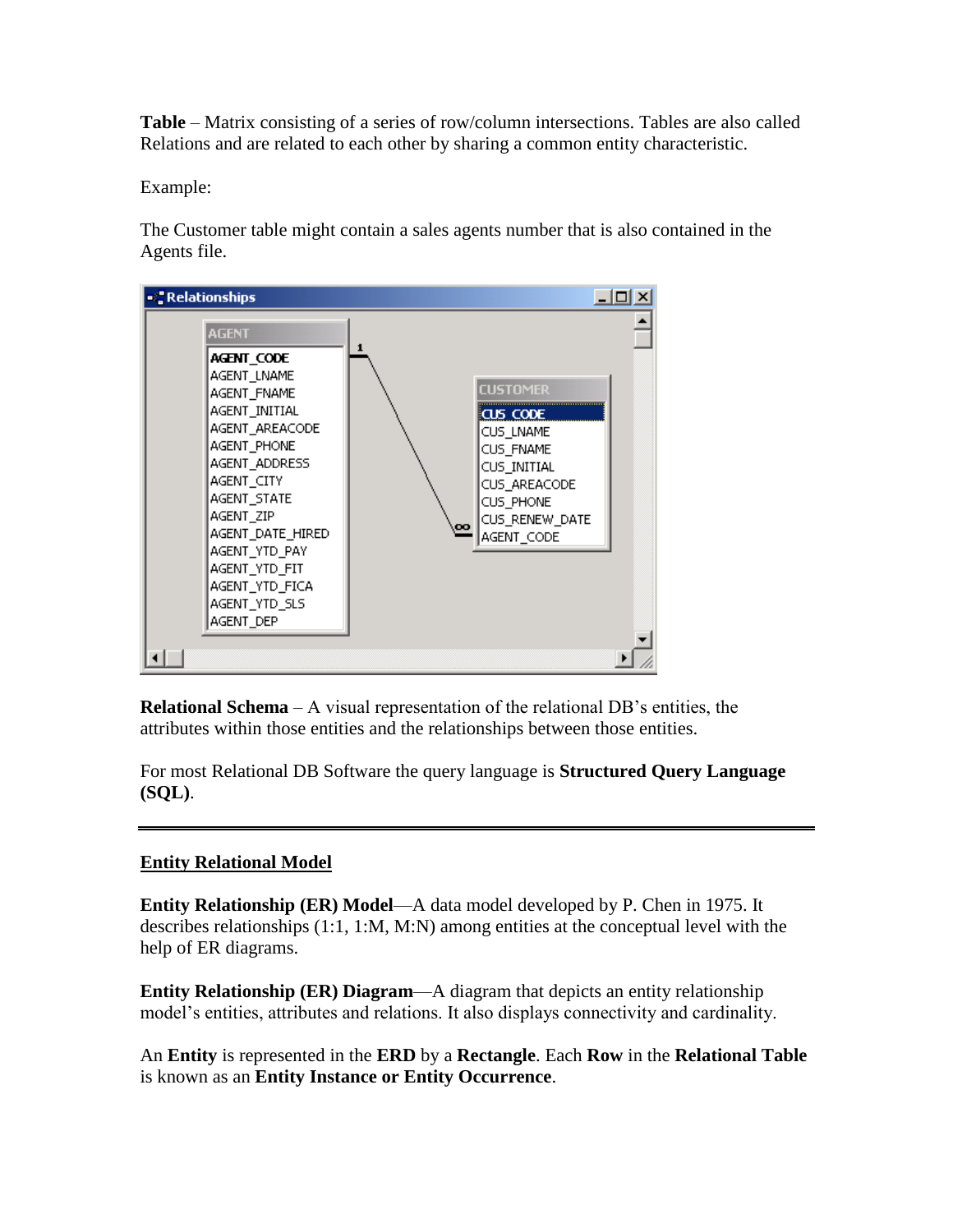#### **A collection of Entities is known as an Entity Set**.

Example: an Agent file has 3 agents (entities) in the agent Entity Set.

ERD Models use the term **Connectivity** to label the types of **Relationships**.

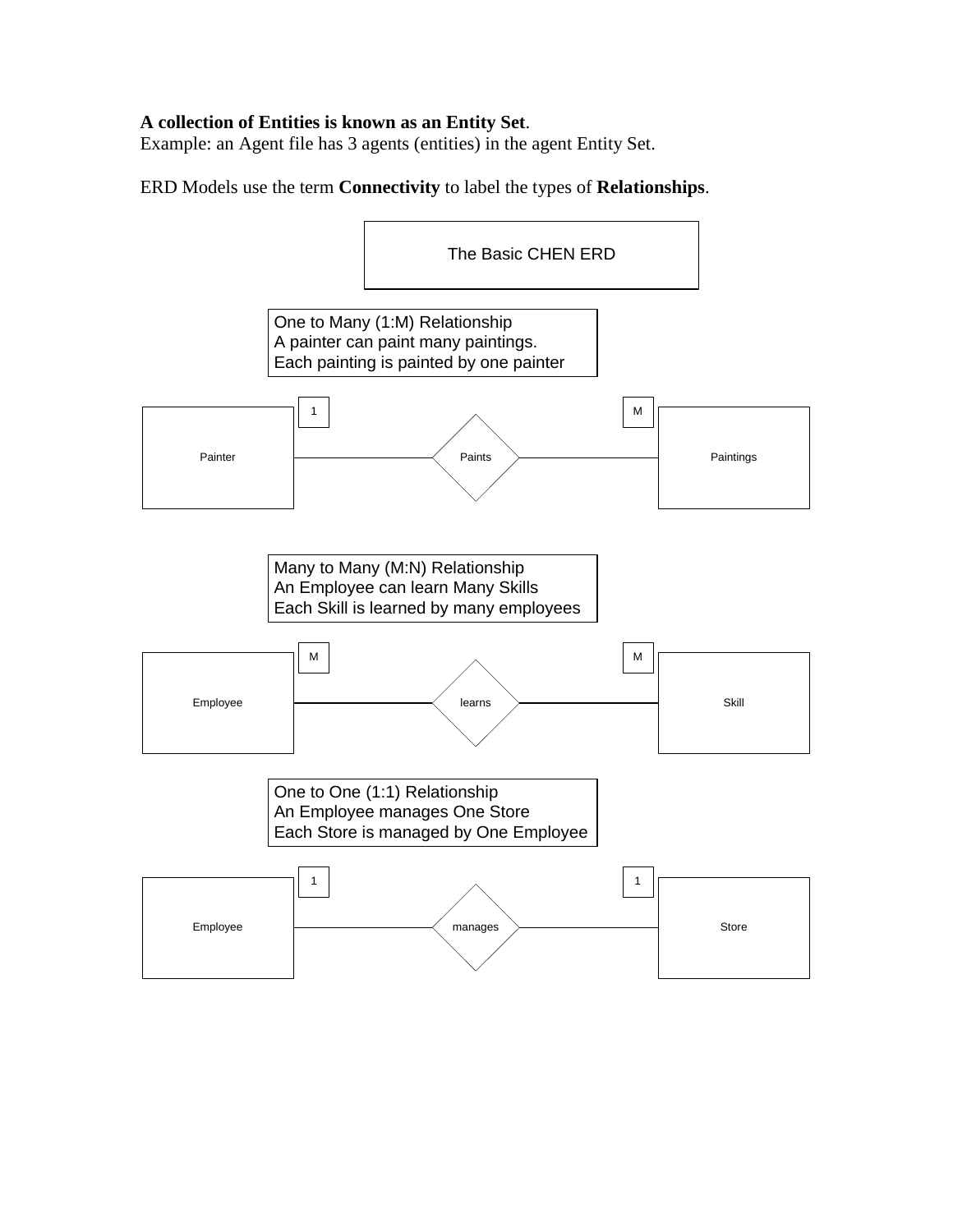A more current version of the **ERD** is the **Crow's Foot Model** derived from the 3 prong symbol used to represent the **Many** side of the relationship. There is NO diamond to indicate the relationship.



Chen and the Crows Foot are the basic ERD's used.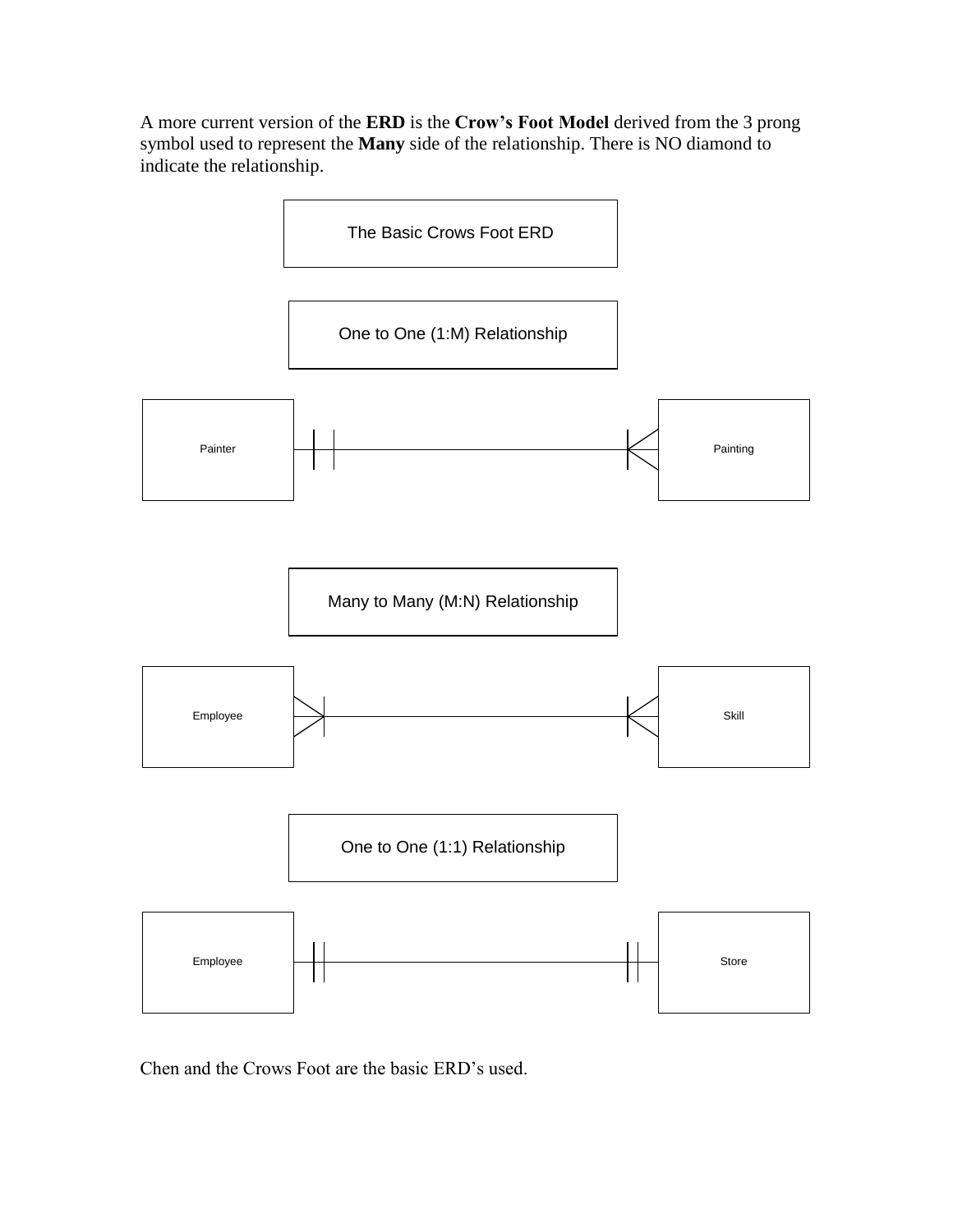### **The Object Oriented Model**

The **Semantic Data Model (SDM**) modeled both data and their relationships in a single structure known as an **Object**.

**Object Oriented Data Model (OODM)**—A data model based on object-oriented concepts. Provides support for new user-defined data types, inheritance, polymorphism, encapsulation, and so on.

In turn the **Object Oriented Database Management System (OODBMS)**—Software used to better manage data found within an object oriented database model.

An **OODM** reflects a very different way to define and use **Entities**. Like the relational models entity, an object described by it's factual content. BUT quite unlike an entity, an Object includes information about relationships between the facts within the object, as well as well as its information about its relationship with other objects.



Example here shows an OODM model and the same Model as a Chen ER model.

An Object Oriented Data Model is based on the following components.

- An Object is an abstraction of a real world entity. An Object may be considered equivalent to an ER Models Entity. Ex: An Object Class of **PERSON**.
- Object Instance is a particular real world occurrence of an Object. Ex: Brianna Sheridan is an **Instance** of the object class **PERSON.**
- **Objects** that share similar characteristics are grouped in **Classes.** A Class is a collection of similar objects with shared structure (attributes) and behaviour (methods). Ex: A **Class's method** represents a real world action such as:
	- o Finding a persons name
	- o Changing a persons name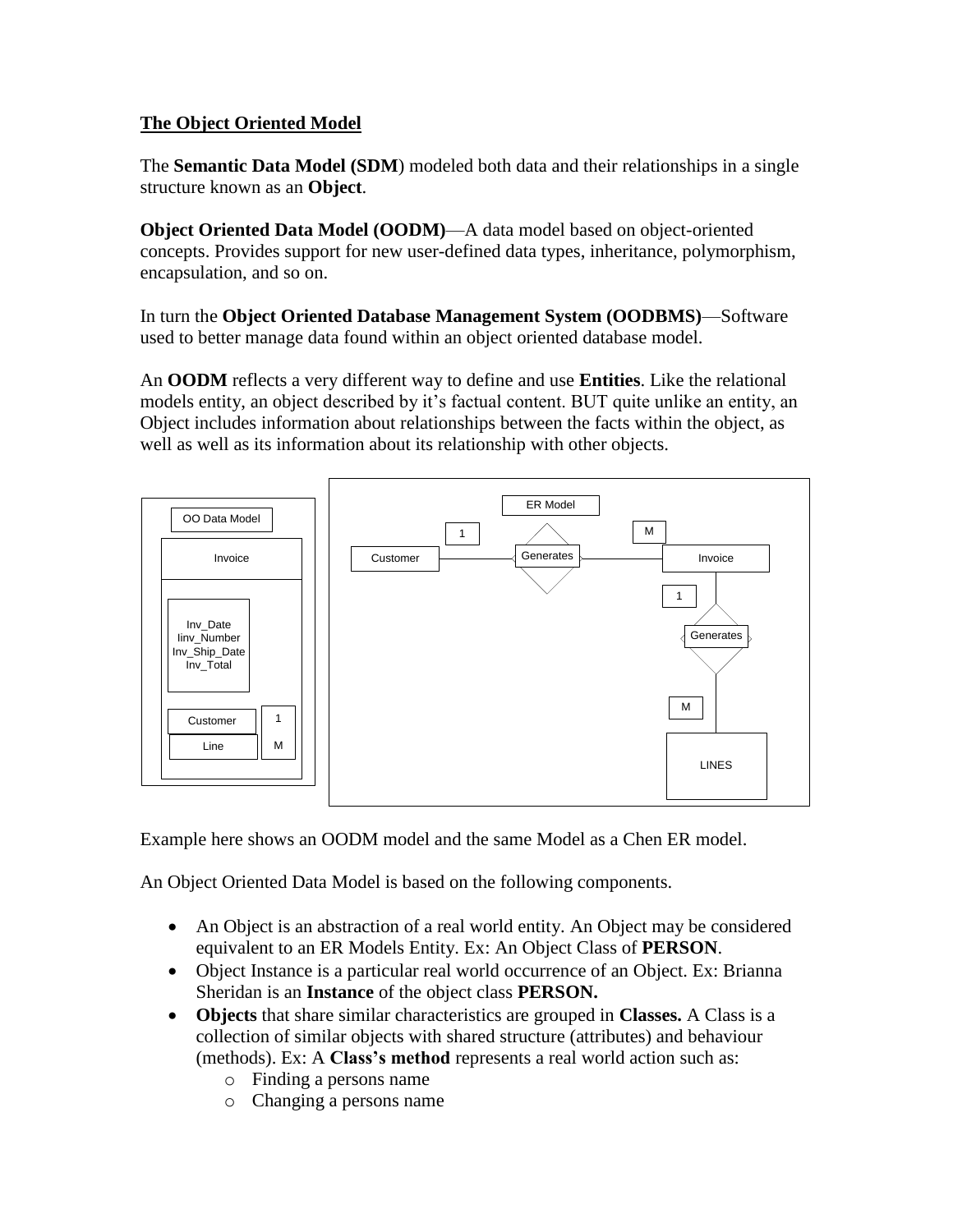**Inheritance** is the ability of an **Object** within the class hierarchy to **inherit** the **attributes and methods** of the **classes** above it.

Example: We create 2 Classes **Customer** and **Employee** as subclasses from the class **Person.** In this case **Customer** and **Employee** will inherit all attributes and methods from **Person.**



#### **The Development of Data Models**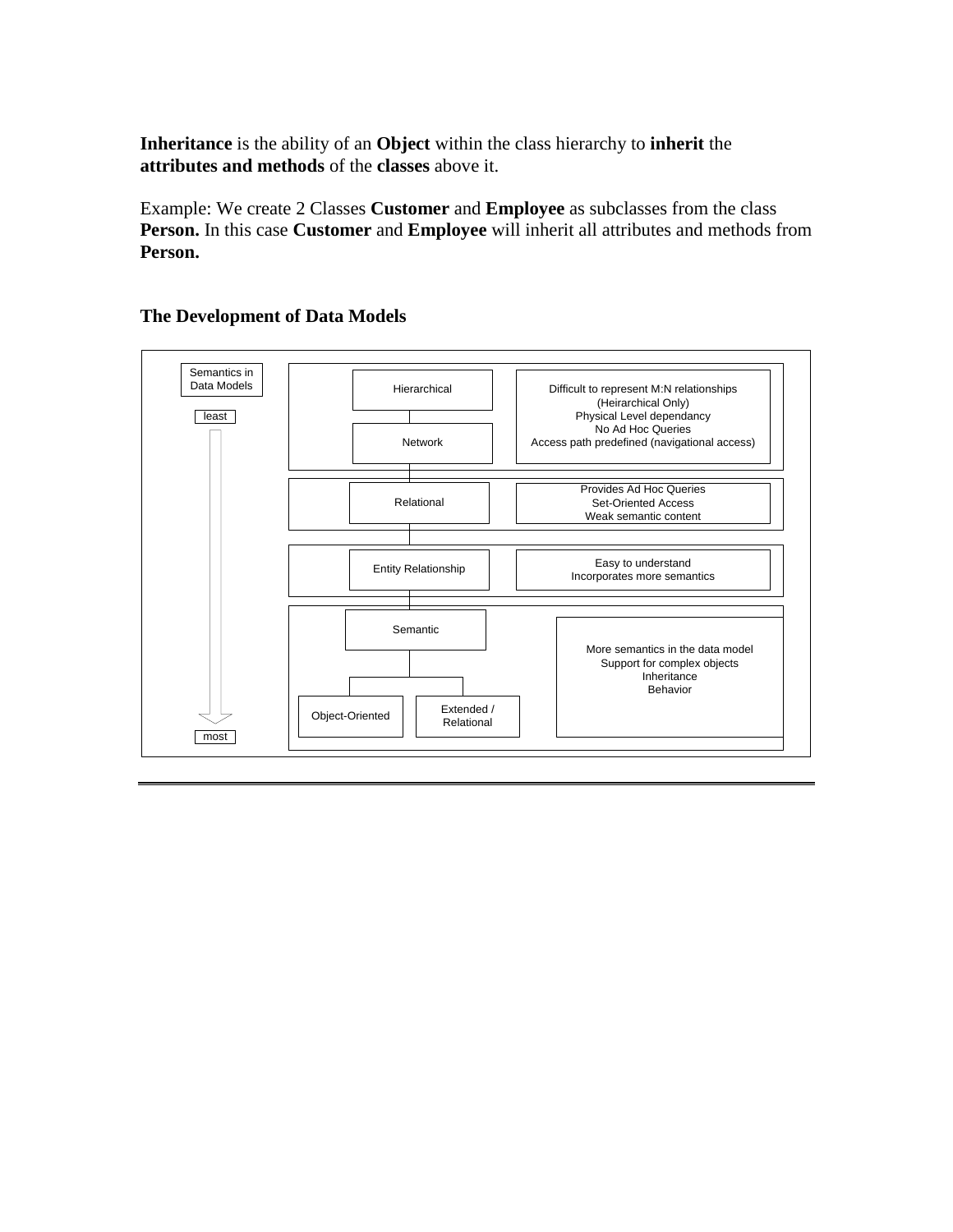# Chapter 3

# Glossary Table

**abstract data types (ADT)—**Data types that describe a set of similar objects with shared and encapsulated data representation and methods. An abstract data type is generally used to describe complex objects. See also *class*.

**Attribute Domain**—See *domain*.

**Bridge Entity**—See *composite entity*.

**Candidate Key**—See *key*.

**Composite Entity**—An entity designed to transform an M:N relationship into two 1:M relationships. The composite entity's primary key comprises at least the primary keys of the entities that it connects. Also known as a *bridge entity*.

**Data Dictionary**—A DBMS component that stores metadata – data about data. Thus, the data dictionary contains the data definition as well as its characteristics and relationships. A data dictionary may also include data that are external to the DBMS. See also *active data dictionary* and *passive data dictionary*.

**Determination—The role of the key. In the context of a database table, the statement "A** determines B" indicates that knowing the value of attribute A means that you can look up (determine) the value of attribute B.

**Domain**—Used to organize and describe an attribute's set of possible values.

**Entity Integrity**—Property of a relational table that guarantees that each entity have a unique value in a primary key and that there are no null values in the primary key.

**equiJOIN—A** join operator that links tables based on an equality condition that compares specified columns of the tables.

**Flags**—Special codes implemented by designers to prevent nulls by bringing attention to the absence of a value in a table.

**Foreign Key**—See *key*.

**Full Functional Dependence—A** condition in which an attribute is functionally dependent on a composite key but not on any subset of that composite key.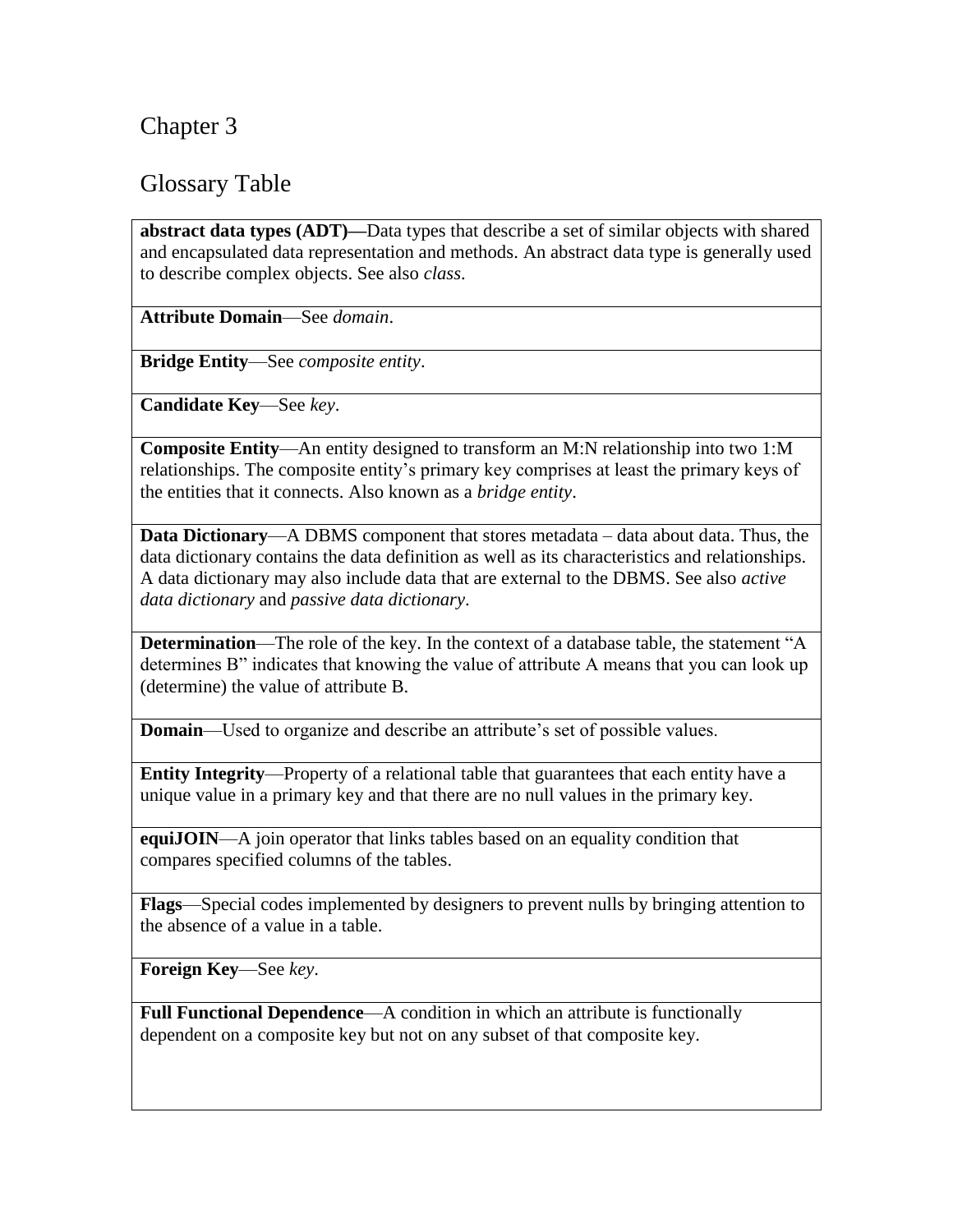**Homonyms**—Indicates the use of the same name to label different attributes; should generally be avoided. Some relational software automatically checks for homonyms and either alerts the user to their existence or automatically makes the appropriate adjustments. See also *synonym*.

**Index**—An ordered array composed of index key values and row ID values (pointers). Indexes are generally used to speed up data retrieval.

**Join Columns**—Term used to refer to the columns used to join two tables. The join columns generally share similar values.

**Key**—An entity identifier based on the concept of functional dependence; may be classified as follows:

*Superkey*: An attribute (or combination of attributes) that uniquely identifies each entity in the table.

*Candidate key:* A minimal superkey, that is, one that does not contain a subset of attributes that is itself a superkey.

*Primary key:* A candidate key selected as a unique entity identifier.

*Secondary key:* A key that is used strictly for data retrieval purposes. For example, a customer is not likely to know his or her customer number (primary key) but the combination of last name, first name, initial and telephone number is likely to make a match to the appropriate table row.

*Foreign key*: An attribute (or combination of attributes) in one table whose values must match the primary key in another table or whose values must be null.

**Key Attributes**—The attribute(s) that form a primary key. See also *prime attribute*.

Left Outer Join—In a pair of tables to be joined, a left outer join yields all the rows in the left table, including those that have no matching values in the other table. For example, a

left outer join of Customer with Agent will yield all the Customer rows, including the ones that do not have a matching Agent row. See also *outer join*.

**Linking Table**—A table that implements a composite entity. See also *composite entity*.

**Natural Join**—A relational operation that links tables by selecting only the rows with common values in their common attribute(s).

**NULL**—The absence of an attribute value. Note: a null is not a blank.

**Primary Key**—See *key*.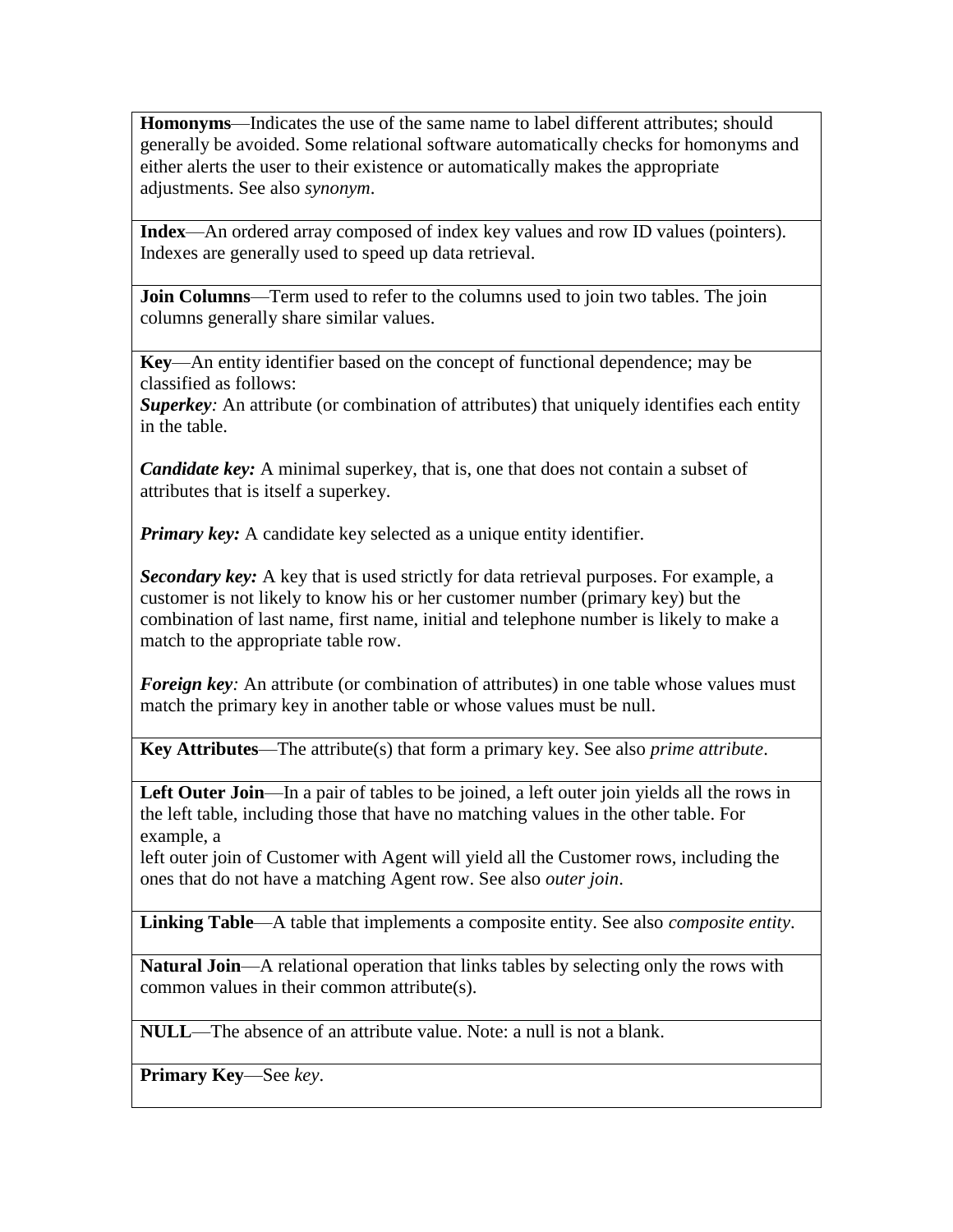**Referential Integrity**—A condition by which a dependent table's foreign key must have either a null entry or a matching entry in the related table. Even though an attribute may not have a *corresponding* attribute, it will be impossible to have an invalid entry.

**Relational Algebra**—A set of mathematical principles that form the basis of the manipulation of relational table contents; comprises eight main functions: SELECT, PROJECT, JOIN, INTERSECT, UNION, DIFFERENCE, PRODUCT, and DIVIDE.

**Right Outer Join—In** a pair of tables to be joined, a right outer join yields all the rows in the right table, including the ones with no matching values in the other table. For example, a right outer join of CUSTOMER with AGENT will yield all the agent rows, including the ones that do not have a matching CUSTOMER row. See also *outer join*.

**Secondary Key—A** key that is used strictly for data retrieval purposes. For example, a customer is not likely to know his or her customer number (the primary key) but the combination of last name, first name, initial, and telephone number is likely to make a match to the appropriate table row.

**Superkey**—See *key*.

**Synonym—The use of different names to identify the same object, such as an entity, an** attribute, or a relationship; should (generally) be avoided. See also *homonym*.

**System Catalog**—A detailed system data dictionary that describes all objects in the database.

**Theta Join—A** join operator that links tables using an inequality comparison operator (<,  $\geq, \leq, \geq)$  in the join condition.

**Tuple**—A table row.

**Union-Compatible**—Two or more tables are union compatible if they share the same column names and the columns have compatible data types or domains.

**Unique Index**—An index in which the index key can only have one pointer value (row) associated with it.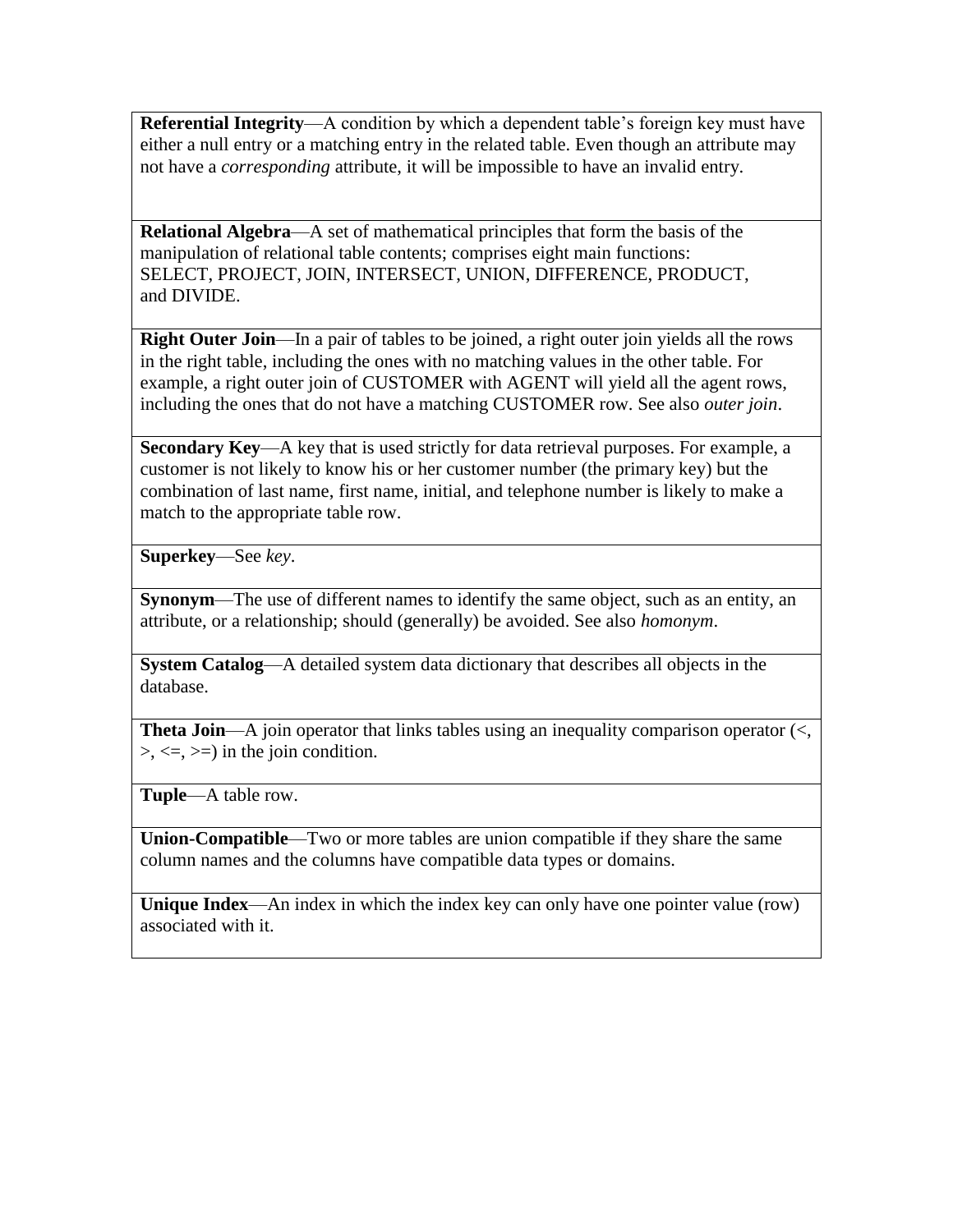#### **Relational Database Model**

#### **Characteristics of a Relational Table**

- 1. A table is perceived as a two-dimensional structure composed of rows and columns
- **2.** Each table row (**tuple**) represents a single entity occurrence within the entity set
- 3. Each table column represents an attribute and each column has a distinct name
- 4. Each row/column intersection represents a single data value
- 5. All values in a column must conform to a single data format
- 6. Each column has a specific range known as an **Attribute Domain**
- 7. The order of the rows/columns is immaterial to the DBMS
- 8. Each table must have an attribute or a combination of attributes that uniquely identifies each row.

Some older DBMSs might impose the following naming constraints:

- 1. Table names are restricted to 8 characters
- 2. Column (attribute) names are limited to 10 characters
- 3. Column names cannot begin with a digit

Although various DBMSs can support different data types most support at lest the following:

- 1. Numeric
- 2. Character
- 3. Date
- 4. Logical (yes/no)

A **Key** consists of one or more attributes that determine other attributes.

**Determination** is the role of the key. In the context of a database table, the statement "A determines B" indicates that knowing the value of attribute A means that you can look up (**determine**) the value of attribute B.

**Full Functional Dependence** is a condition in which an attribute is functionally dependent on a composite key but not on any subset of that composite key. The attribute B is functionally dependent on A *if* A determines B.

A **Composite Key** is composed of more than one attribute (fields)

An attribute (fields) that is part of a key is known as a **Key Attribute**

A **Superkey** is an attribute (or combination of attributes) that uniquely identifies each entity in the table.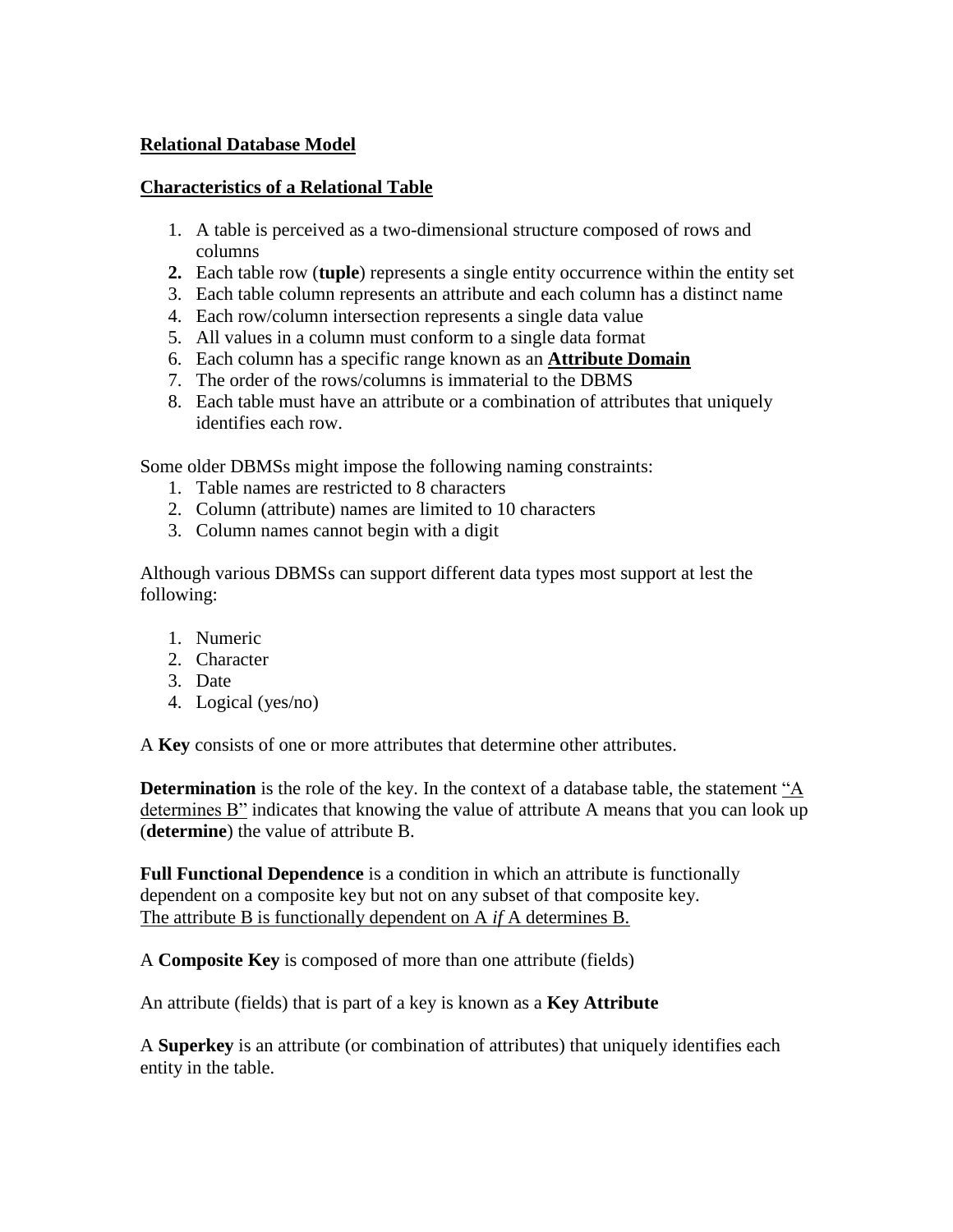*Candidate key:* **A minimal Superkey**, that is, one that does not contain a subset of attributes that is itself a Superkey. **NO REDUNDANCIES in the key!**

*Primary key:* A candidate key selected as a unique entity identifier.

*Secondary key:* A key that is used strictly for **Search Capabilities**. For example, a customer is not likely to know his or her customer number (primary key) but the combination of last name, first name, initial and telephone number is likely to make a match to the appropriate table row.

*Foreign key*: An attribute (or combination of attributes) in one table whose values must match the primary key in another table or whose values must be null.

Within a table each Primary Key value must be unique to ensure that each row is uniquely identified by the Primary Key. When this is the case the table is said to have **Entity Integrity**.

To maintain **Entity Integrity** a null value is not permitted in the Primary Key.

**Referential Integrity**—A condition by which a dependent table's foreign key must have either a null entry or a matching entry in the related table. Even though an attribute may not have a *corresponding* attribute, it will be impossible to have an invalid entry.

| <b>Entity Integrity</b>      | <b>Description</b>                                                                                                                                       |  |  |  |
|------------------------------|----------------------------------------------------------------------------------------------------------------------------------------------------------|--|--|--|
| Requirement                  | All Primary Key entries are unique and no part of a primary<br>key may be null                                                                           |  |  |  |
| Purpose                      | Guarantees that each entity will have a unique identity and<br>ensures that foreign key values can properly reference<br>Primary Key Values              |  |  |  |
| Example                      | No Invoice can have duplicate Numbers nor can they be.<br><b>NULL</b>                                                                                    |  |  |  |
| <b>Referential Integrity</b> | <b>Description</b>                                                                                                                                       |  |  |  |
| Requirement                  | A foreign Key may have either a NULL entry (as long as it is<br>not part of THAT tables Primary Key) or an entry that<br>matches the Primary Keys value. |  |  |  |
| Purpose                      | Makes it possible for an attribute NOT to have a<br>corresponding value but it will make it impossible to have an<br>invalid entry                       |  |  |  |
| Example                      | A customer might not yet have an assigned sales rep number<br>but it will be impossible to have an invalid sales rep number                              |  |  |  |

#### **Integrity Rules**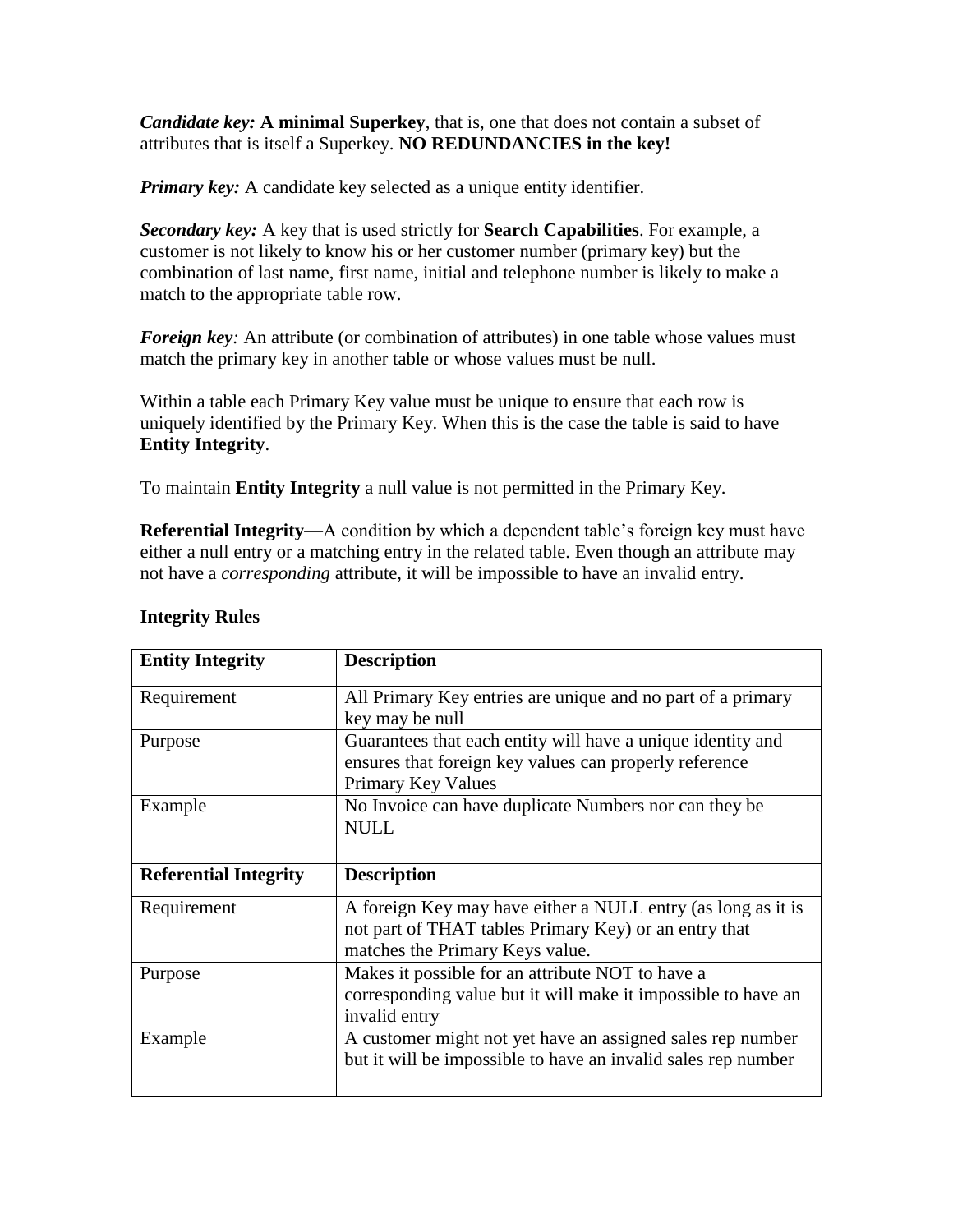**Relational Algebra**—A set of mathematical principles that form the basis of the manipulation of relational table contents; comprises eight main functions: SELECT, PROJECT, JOIN, INTERSECT, UNION, DIFFERENCE, PRODUCT, and DIVIDE. **Produced through SQL.**

- 1. **UNION** must be Union-Compatible meaning all the columns (fields) are the same in each table. This merges all rows into one output.
- 2. **INTERSECT** yields only the rows that appears in both tables. Must be Union-Compatible

| <b>F</b> Name | <b>INTERSECT</b> | <b>F NAME</b> | Yields | <b>F NAME</b> |
|---------------|------------------|---------------|--------|---------------|
| George        |                  | Jane          |        | Jane          |
| Jane          |                  | William       |        | Jorge         |
| Elaine        |                  | Jorge         |        |               |
| Wilfred       |                  | Dennis        |        |               |
| Jorge         |                  |               |        |               |

- 3. **DIFFERENCE** Does the opposite from above and give the records NOT found in the other table.
- 4. **PRODUCT** Yields all possible pairs that the both could produce. So 10 records in one table and 10 records in another table would produce 100 records.
- 5. **SELECT** yields values for all rows in a table
- 6. **PROJECT** yields values for selected rows chosen
- 7. **JOIN** Allows us to combine information from 2 or more tables
	- **Natural Join** links tables by selecting only the rows with common values in their attributes.
		- $\triangleright$  EquiJoin means the Where condition must "=" a value
		- $\triangleright$  ThetaJoin means the Where condition must be ">" or "<" a value
	- Left Outer Join yields all the rows in the LEFT table including all those that do not have a matching value in the RIGHT table
	- **Right Outer Join** yields all the rows in the RIGHT table including all those that do not have a matching value in the LEFT table
	- **INNER JOIN** returns all rows from both tables where there is a match. If there are rows in Employees that do not have matches in Orders, those rows will not be listed.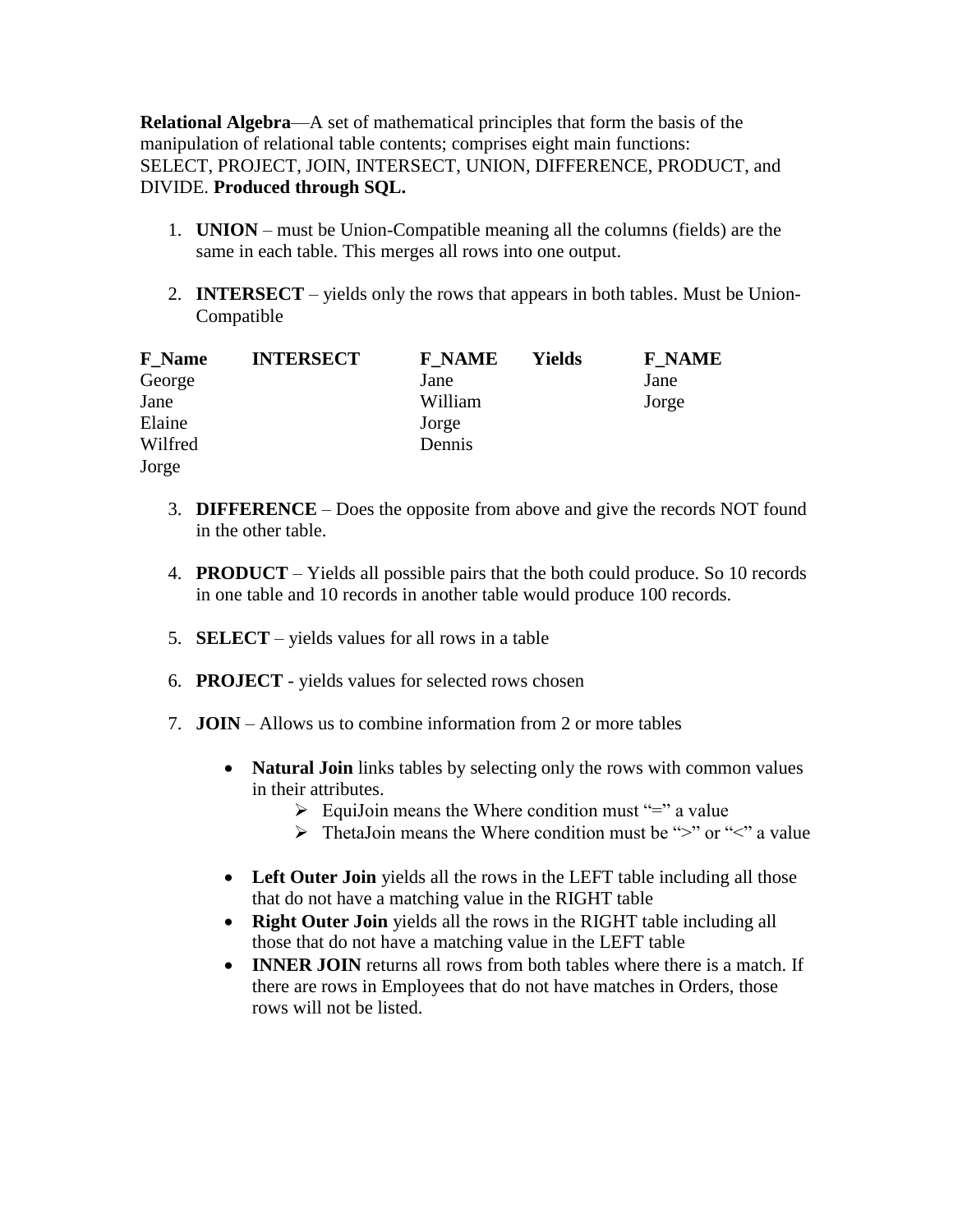8. **DIVIDE** – Goes something like this

CODE and LOC DIVIDED by CODE = LOC and then it is the only value that the CODE s had in common.

#### **System Catalogs** contains **metadata**

**Homonyms**—Indicates the use of the same name to label different attributes; should generally be avoided. Some relational software automatically checks for homonyms and either alerts the user to their existence or automatically makes the appropriate adjustments. See also *synonym*

**Synonym**—The use of different names to identify the same object, such as an entity, an attribute, or a relationship; should (generally) be avoided. See also *homonym*.



**Unary Relationship** exists when an association is maintained with a single entity.

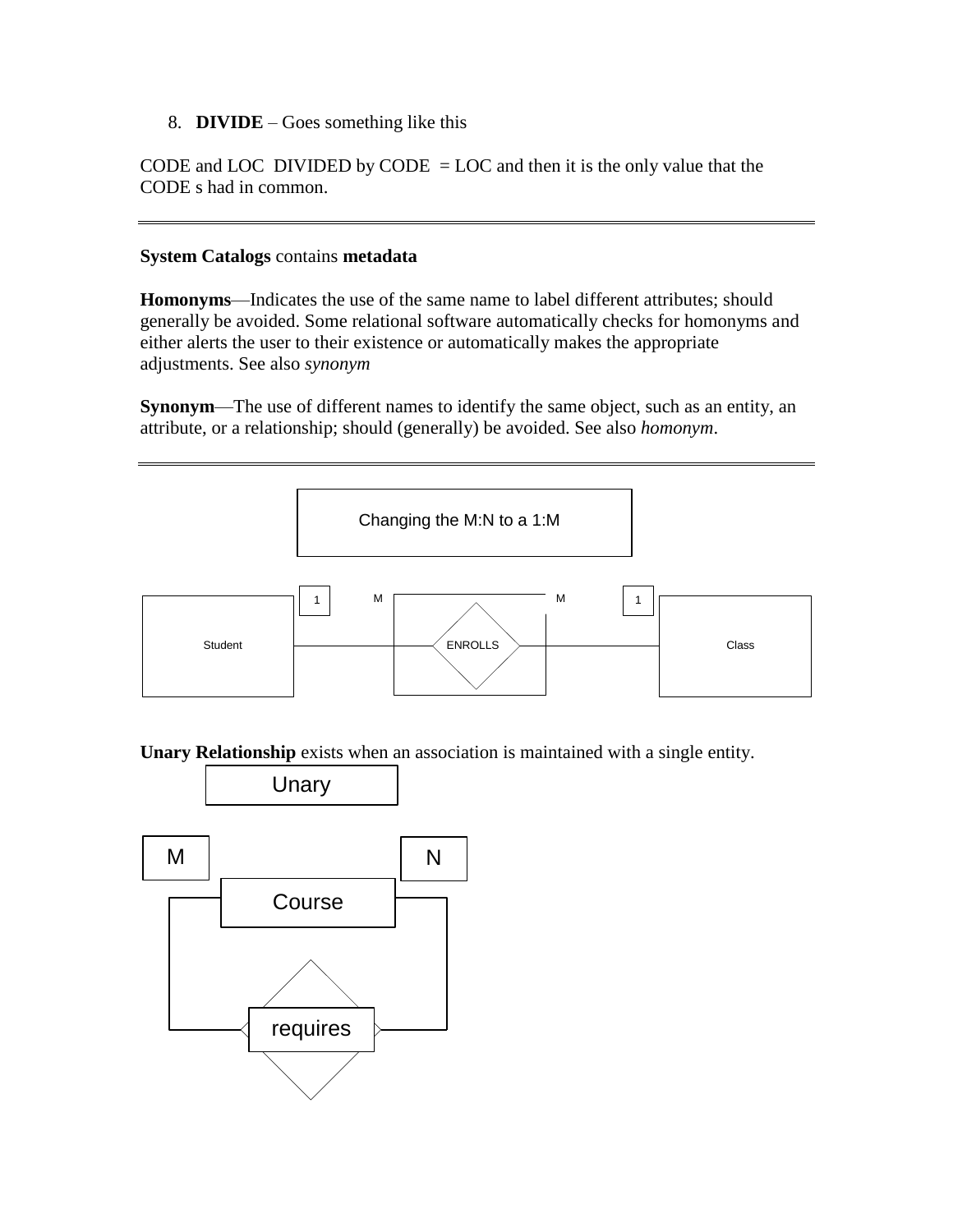A **Binary Relationship** exists when an association is maintained between two entities.



A **Ternary Relationship** exists when an association is maintained between three entities.

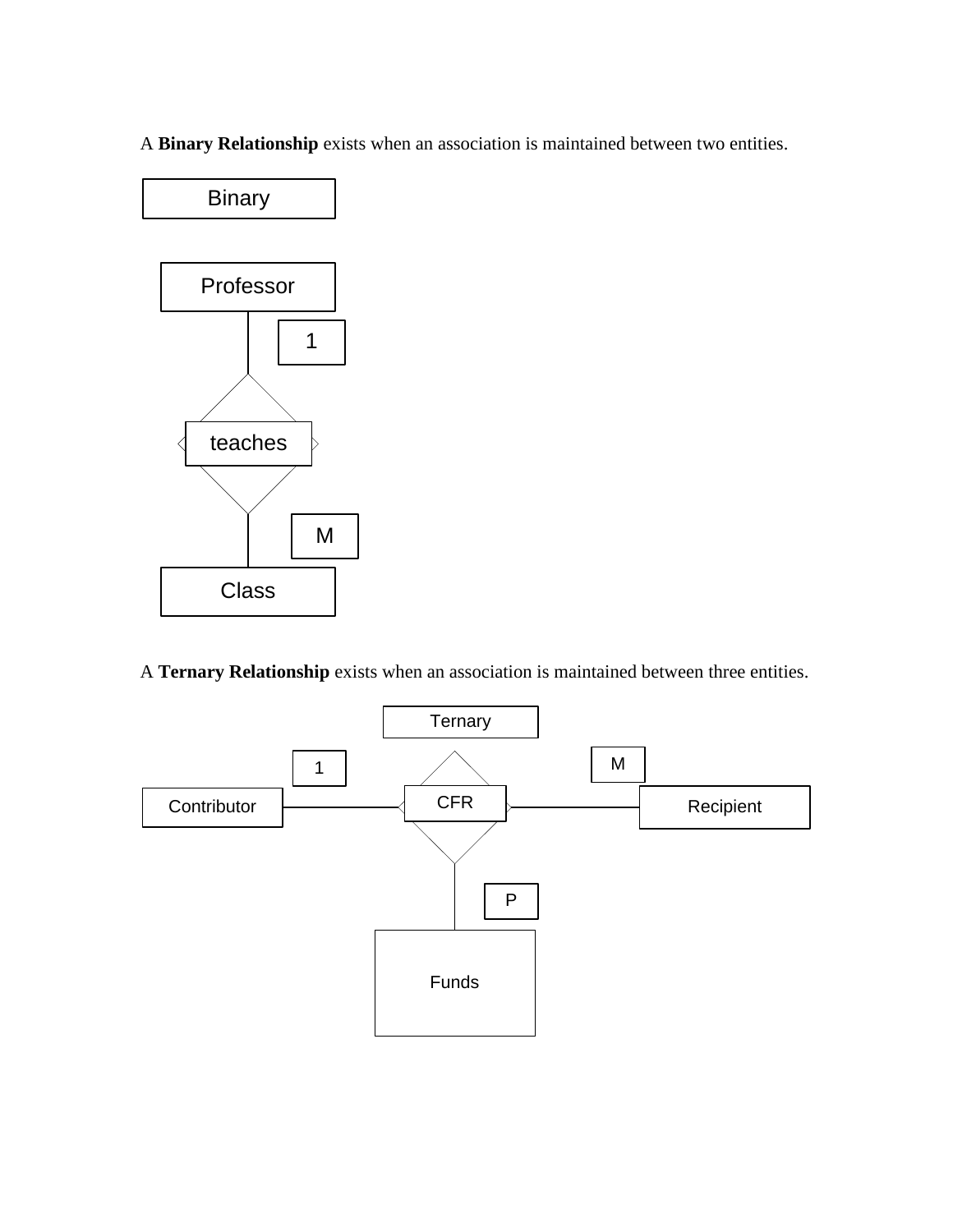An **Index** is an orderly arrangement used to logically access rows in a table.

The **Index Key** is in effect the index's reference point.

A **Unique Index** is an index in which the index key can have only one pointer value (row) associated with it.

**Cardinalities** express the specific number of entity occurrences associated with one occurrence of the related entity.



Example: The Cardinality (1,4) written next to the professor indicates that the professor tables foreign key value occurs at least once and no more than four times in the class table. If the Cardinality had been written (1,N) then there would be no upper limit to the amount of classes that a professor might teach.